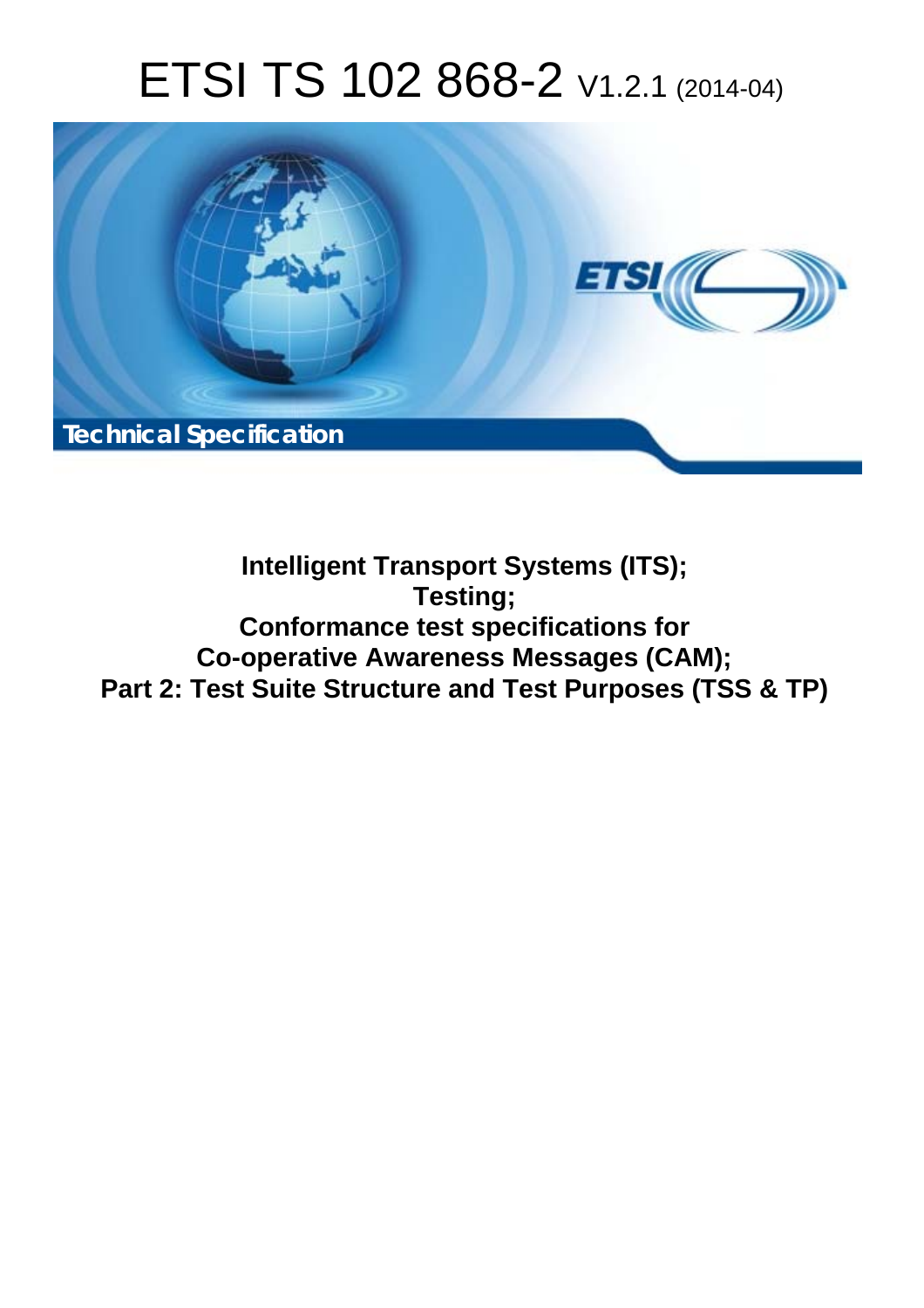Reference RTS/ITS-0010026

Keywords

ITS, testing, TSS&TP

#### *ETSI*

#### 650 Route des Lucioles F-06921 Sophia Antipolis Cedex - FRANCE

Tel.: +33 4 92 94 42 00 Fax: +33 4 93 65 47 16

Siret N° 348 623 562 00017 - NAF 742 C Association à but non lucratif enregistrée à la Sous-Préfecture de Grasse (06) N° 7803/88

#### *Important notice*

The present document can be downloaded from: [http://www.etsi.org](http://www.etsi.org/)

The present document may be made available in electronic versions and/or in print. The content of any electronic and/or print versions of the present document shall not be modified without the prior written authorization of ETSI. In case of any existing or perceived difference in contents between such versions and/or in print, the only prevailing document is the print of the Portable Document Format (PDF) version kept on a specific network drive within ETSI Secretariat.

Users of the present document should be aware that the document may be subject to revision or change of status. Information on the current status of this and other ETSI documents is available at <http://portal.etsi.org/tb/status/status.asp>

If you find errors in the present document, please send your comment to one of the following services: [http://portal.etsi.org/chaircor/ETSI\\_support.asp](http://portal.etsi.org/chaircor/ETSI_support.asp)

#### *Copyright Notification*

No part may be reproduced or utilized in any form or by any means, electronic or mechanical, including photocopying and microfilm except as authorized by written permission of ETSI.

The content of the PDF version shall not be modified without the written authorization of ETSI. The copyright and the foregoing restriction extend to reproduction in all media.

> © European Telecommunications Standards Institute 2014. All rights reserved.

**DECT**TM, **PLUGTESTS**TM, **UMTS**TM and the ETSI logo are Trade Marks of ETSI registered for the benefit of its Members. **3GPP**TM and **LTE**™ are Trade Marks of ETSI registered for the benefit of its Members and of the 3GPP Organizational Partners.

**GSM**® and the GSM logo are Trade Marks registered and owned by the GSM Association.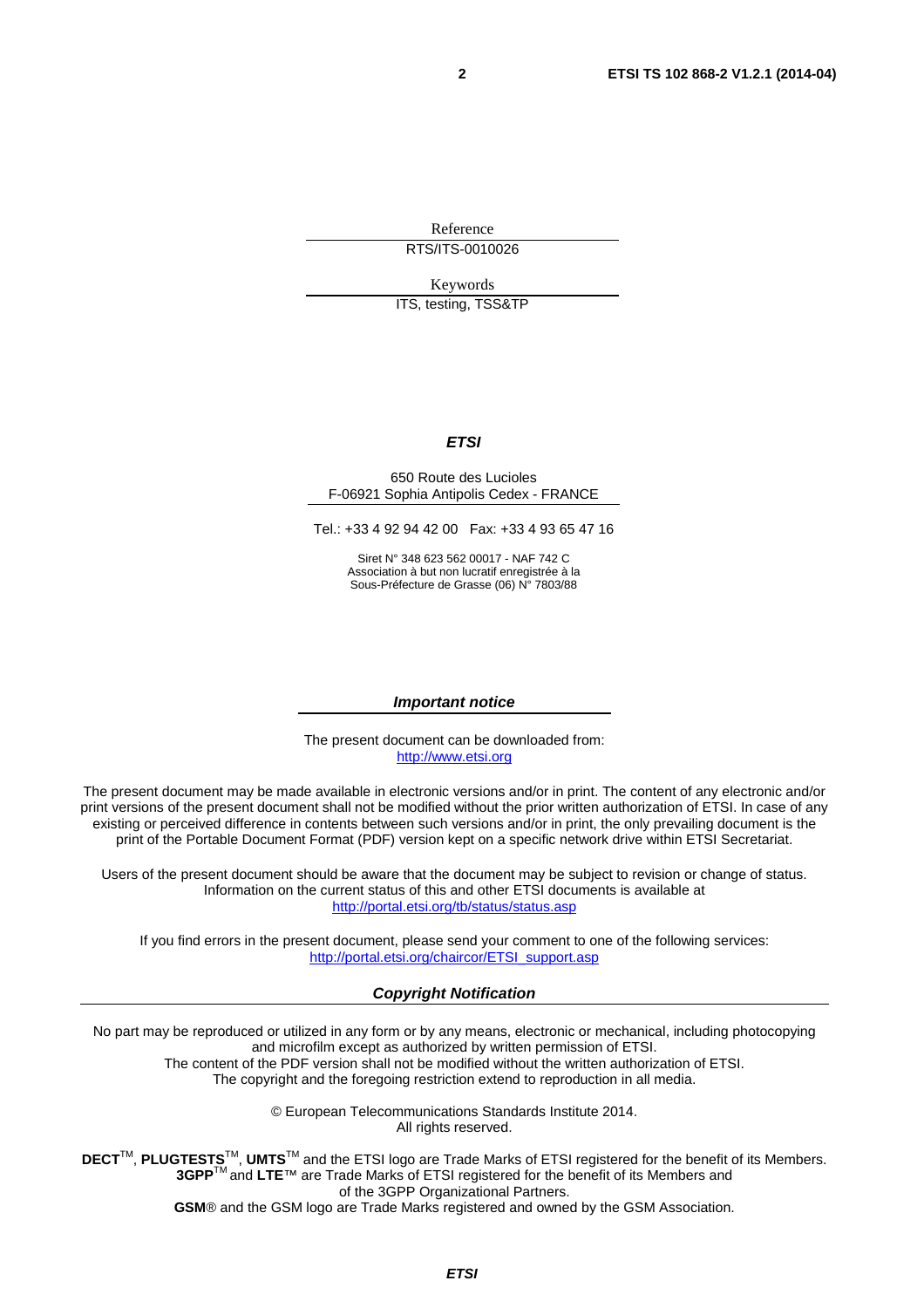# Contents

| 1              |                               |  |  |  |  |
|----------------|-------------------------------|--|--|--|--|
| 2              |                               |  |  |  |  |
| 2.1            |                               |  |  |  |  |
| 2.2            |                               |  |  |  |  |
| 3              |                               |  |  |  |  |
| 3.1            |                               |  |  |  |  |
| 3.2            |                               |  |  |  |  |
| $\overline{4}$ |                               |  |  |  |  |
| 4.1            |                               |  |  |  |  |
| 4.2            |                               |  |  |  |  |
| 4.2.1          |                               |  |  |  |  |
| 4.2.2          |                               |  |  |  |  |
| 4.2.3          |                               |  |  |  |  |
| 4.2.4          |                               |  |  |  |  |
| 5              |                               |  |  |  |  |
| 5.1            |                               |  |  |  |  |
| 5.1.1          |                               |  |  |  |  |
| 5.1.2          |                               |  |  |  |  |
| 5.1.3          |                               |  |  |  |  |
| 5.1.4          |                               |  |  |  |  |
| 5.1.5          |                               |  |  |  |  |
| 5.2            |                               |  |  |  |  |
| 5.2.1          |                               |  |  |  |  |
| 5.2.1.1        |                               |  |  |  |  |
| 5.2.1.2        |                               |  |  |  |  |
| 5.2.1.3        |                               |  |  |  |  |
| 5.2.2          |                               |  |  |  |  |
|                | <b>Annex A (informative):</b> |  |  |  |  |
|                |                               |  |  |  |  |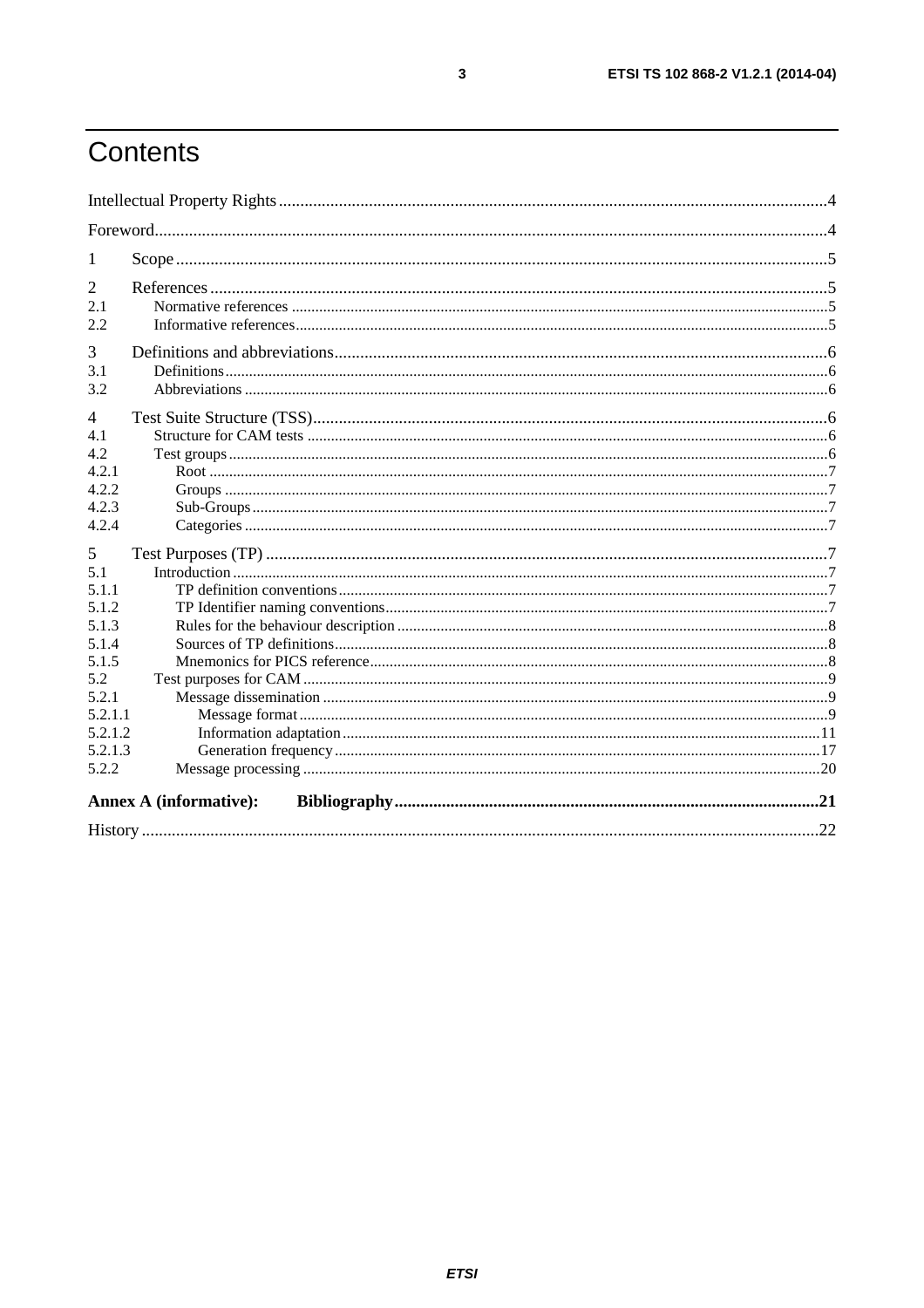### Intellectual Property Rights

IPRs essential or potentially essential to the present document may have been declared to ETSI. The information pertaining to these essential IPRs, if any, is publicly available for **ETSI members and non-members**, and can be found in ETSI SR 000 314: *"Intellectual Property Rights (IPRs); Essential, or potentially Essential, IPRs notified to ETSI in respect of ETSI standards"*, which is available from the ETSI Secretariat. Latest updates are available on the ETSI Web server ([http://ipr.etsi.org\)](http://webapp.etsi.org/IPR/home.asp).

Pursuant to the ETSI IPR Policy, no investigation, including IPR searches, has been carried out by ETSI. No guarantee can be given as to the existence of other IPRs not referenced in ETSI SR 000 314 (or the updates on the ETSI Web server) which are, or may be, or may become, essential to the present document.

### Foreword

This Technical Specification (TS) has been produced by ETSI Technical Committee Intelligent Transport Systems (ITS).

The present document is part 2 of a multi-part deliverable covering Conformance test specification for Co-operative Awareness Messages (CAM) as identified below:

Part 1: "Test requirements and Protocol Implementation Conformance Statement (PICS) proforma";

#### Part 2: "Test Suite Structure and Test Purposes (TSS & TP)";

Part 3: "Abstract Test Suite (ATS) and Protocol Implementation eXtra Information for Testing (PIXIT)".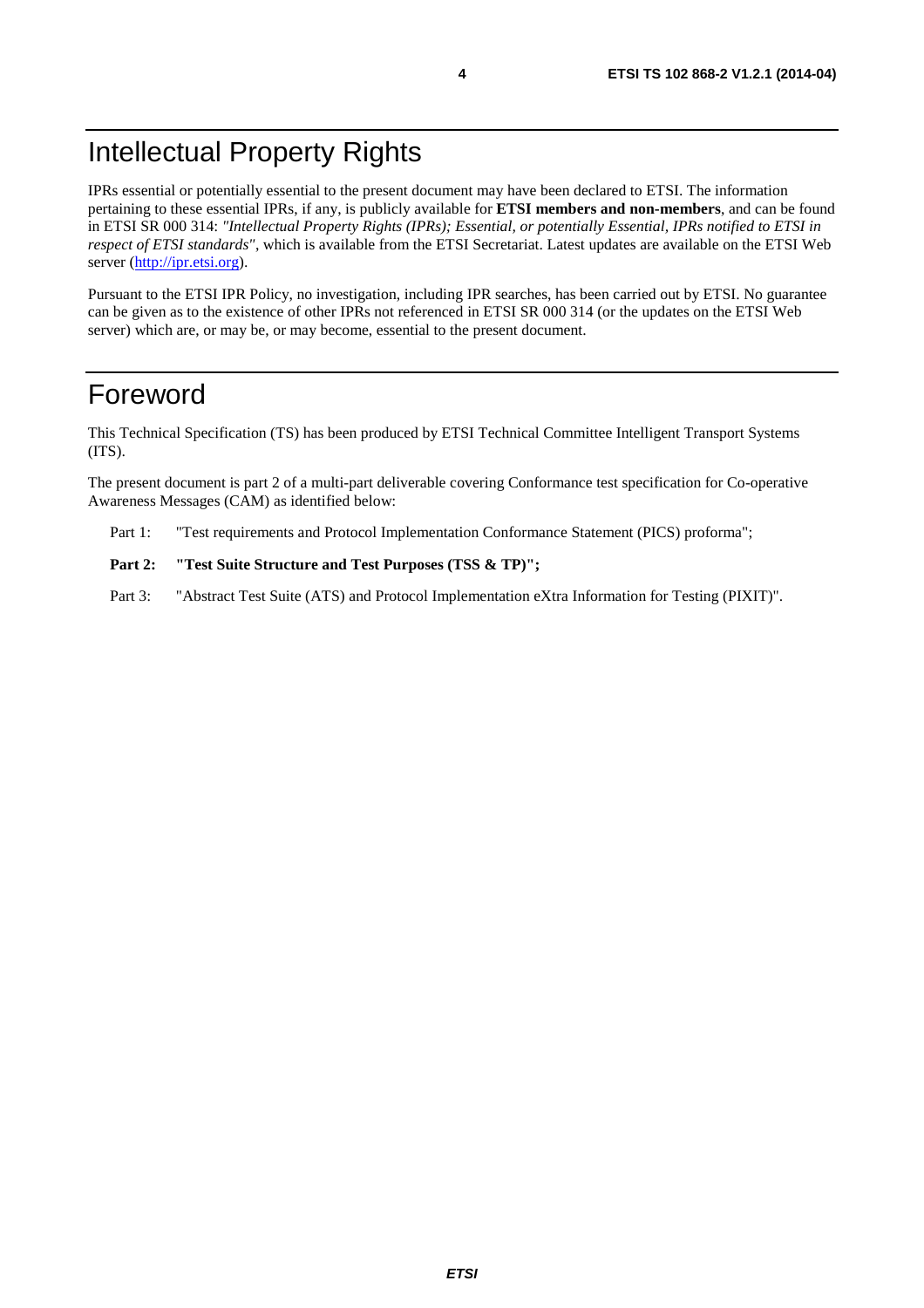#### 1 Scope

The present document provides the Test Suite Structure and Test Purposes (TSS & TP) for Co-operative Awareness Messages (CAM) as defined in EN 302 637-2 [1] in compliance with the relevant requirements and in accordance with the relevant guidance given in ISO/IEC 9646-7 [6].

The ISO standard for the methodology of conformance testing (ISO/IEC 9646-1 [3] and ISO/IEC 9646-2 [4]) as well as the ETSI rules for conformance testing (ETS 300 406 [7]) are used as a basis for the test methodology.

### 2 References

References are either specific (identified by date of publication and/or edition number or version number) or non-specific. For specific references, only the cited version applies. For non-specific references, the latest version of the reference document (including any amendments) applies.

Referenced documents which are not found to be publicly available in the expected location might be found at [http://docbox.etsi.org/Reference.](http://docbox.etsi.org/Reference)

NOTE: While any hyperlinks included in this clause were valid at the time of publication ETSI cannot guarantee their long term validity.

#### 2.1 Normative references

The following referenced documents are necessary for the application of the present document.

| $[1]$ | ETSI EN 302 637-2 (V1.3.0): "Intelligent Transport Systems (ITS); Vehicular Communications;<br>Basic Set of Applications; Part 2: Specification of Cooperative Awareness Basic Service".                                                                                    |
|-------|-----------------------------------------------------------------------------------------------------------------------------------------------------------------------------------------------------------------------------------------------------------------------------|
| $[2]$ | ETSI TS 102 868-1 (V1.2.1): "Intelligent Transport Systems (ITS); Testing; Conformance test<br>specification for Decentralized Environmental Notification Messages (DENM); Part 1: Test<br>requirements and Protocol Implementation Conformance Statement (PICS) proforma". |
| $[3]$ | ISO/IEC 9646-1 (1994): "Information technology -- Open Systems Interconnection --<br>Conformance testing methodology and framework - Part 1: General concepts".                                                                                                             |
| [4]   | ISO/IEC 9646-2 (1994): "Information technology -- Open Systems Interconnection --<br>Conformance testing methodology and framework -- Part 2: Abstract Test Suite specification".                                                                                           |
| $[5]$ | Void.                                                                                                                                                                                                                                                                       |
| [6]   | ISO/IEC 9646-7 (1995): "Information technology -- Open Systems Interconnection --<br>Conformance testing methodology and framework - Part 7: Implementation Conformance<br>Statements".                                                                                     |
| $[7]$ | ETSI ETS 300 406 (1995): "Methods for testing and Specification (MTS); Protocol and profile<br>conformance testing specifications; Standardization methodology".                                                                                                            |
| [8]   | Void.                                                                                                                                                                                                                                                                       |

#### 2.2 Informative references

The following referenced documents are not necessary for the application of the present document but they assist the user with regard to a particular subject area.

[i.1] ETSI EG 202 798 (V1.1.1): "Intelligent Transport Systems (ITS); Testing; Framework for conformance and interoperability testing".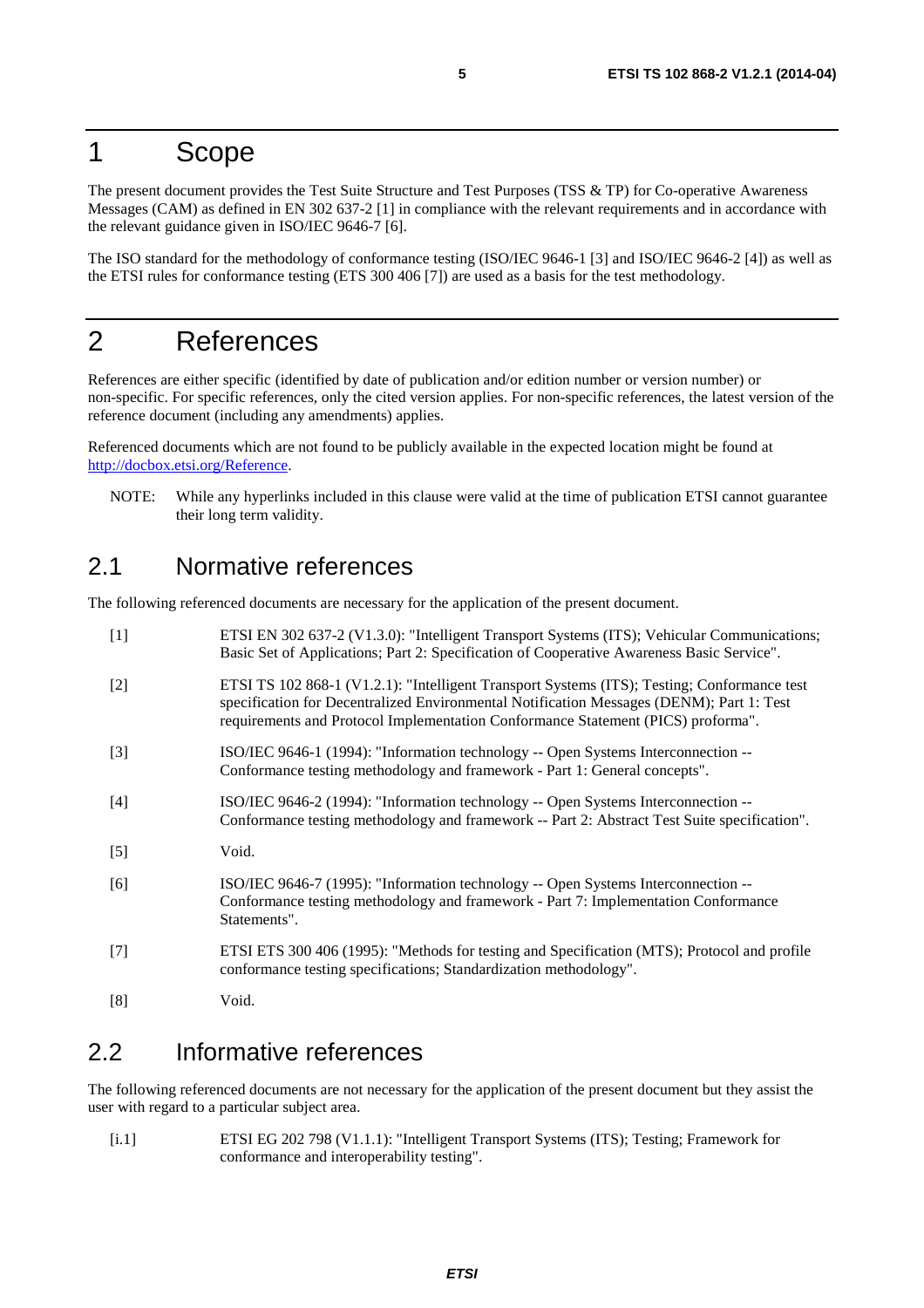## 3 Definitions and abbreviations

### 3.1 Definitions

For the purposes of the present document, the terms and definitions given in EN 302 637-2 [1], ISO/IEC 9646-1 [3] and in ISO/IEC 9646-7 [6] apply.

### 3.2 Abbreviations

For the purposes of the present document, the following abbreviations apply:

| ACC        | <b>Adaptive Cruise Contro</b>        |
|------------|--------------------------------------|
| ВI         | Invalid Behaviour                    |
| BV         | Valid Behaviour                      |
| CA.        | Cooperative Awareness                |
| CAM        | Co-operative Awareness Messages      |
| <b>CAN</b> | Controller Area Network              |
| <b>FMT</b> | Message Format                       |
| <b>GFO</b> | <b>Generation Frequency</b>          |
| <b>INA</b> | <b>INformation Adaptation</b>        |
| <b>ITS</b> | <b>Intelligent Transport Systems</b> |
| <b>IUT</b> | <b>Implementation Under Test</b>     |
| LF         | Low Frequency                        |
| <b>MSD</b> | <b>Message Dissemination</b>         |
| <b>MSP</b> | MesSage Processing                   |
| <b>PDU</b> | Protocol Data Unit                   |
| TP         | <b>Test Purposes</b>                 |
| TSS        | <b>Test Suite Structure</b>          |

# 4 Test Suite Structure (TSS)

### 4.1 Structure for CAM tests

Table 1 shows the CAM Test Suite Structure (TSS) including its subgroups defined for conformance testing.

#### **Table 1: TSS for CAM**

| Root       | Group                 | <b>Sub-Group</b>             | category         |
|------------|-----------------------|------------------------------|------------------|
| <b>CAM</b> | Message Dissemination |                              | Valid behaviour  |
|            |                       | Message format               | lValid behaviour |
|            |                       | Information adaptation       | Valid behaviour  |
|            |                       | <b>IGeneration frequencv</b> | lValid behaviour |
|            | Message processing    |                              | Valid behaviour  |

The test suite is structured as a tree with the root defined as CAM. The tree is of rank 3 with the first rank a Group, the second a Sub-group, and the third a category. The third rank is the standard ISO conformance test categories.

### 4.2 Test groups

The test suite has a total of four levels. The first level is the root. The second level separates the root into various functional areas. The third level is the sub-functional areas if necessary. The fourth level is the standard ISO conformance test categories.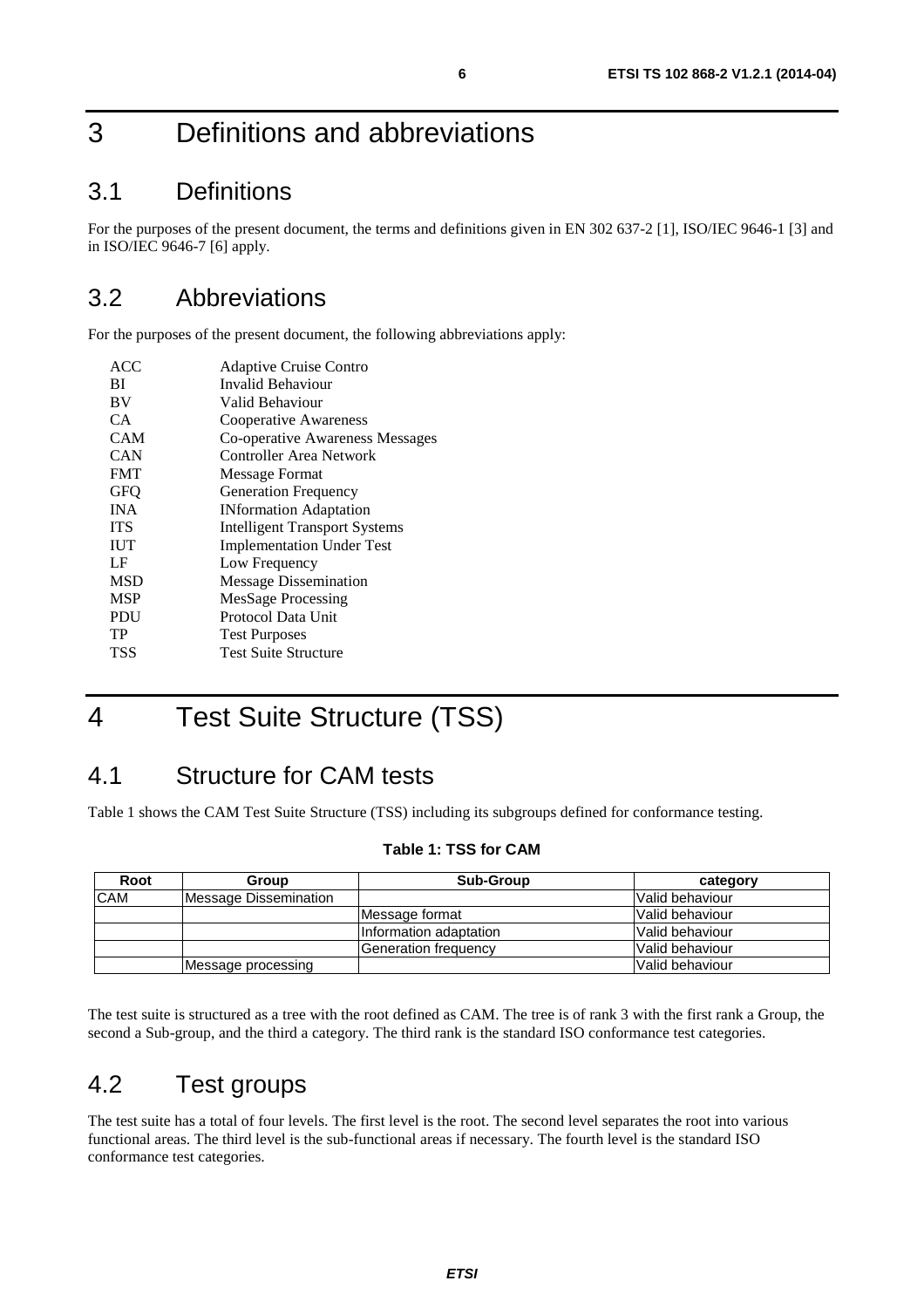The root identify the Co-operative Awareness Messages (CAM) given in EN 302 637-2 [1].

#### 4.2.2 Groups

This level contains two functional areas identified as:

- **Message Dissemination**
- **Message Processing**

#### 4.2.3 Sub-Groups

This level contains three sub-functional areas identified only for the Message Dissemination group and defined as:

- Message format
- Information adaptation
- Generation frequency

#### 4.2.4 Categories

This level contains the standard ISO conformance test categories limited to the valid behaviour and the invalid behaviour.

5 Test Purposes (TP)

#### 5.1 Introduction

#### 5.1.1 TP definition conventions

The TP definition is built according to EG 202 798 [i.1].

#### 5.1.2 TP Identifier naming conventions

The identifier of the TP is built according to table 2.

#### **Table 2: TP naming convention**

| <b>Identifier</b> | TP/ <root>/<gr>/<sgr>/<x>/<nn><br/>or<br/>TP/<root>/<gr>/<x>/<nn><br/>when no <sqr></sqr></nn></x></gr></root></nn></x></sgr></gr></root> |            |                                   |
|-------------------|-------------------------------------------------------------------------------------------------------------------------------------------|------------|-----------------------------------|
|                   | $<$ root $>$ = root                                                                                                                       | CAM        |                                   |
|                   | $<$ gr $>$ = group                                                                                                                        | MSD        | <b>Message Dissemination</b>      |
|                   |                                                                                                                                           | <b>MSP</b> | <b>Message Processing</b>         |
|                   | ksgr> =sub- group                                                                                                                         | <b>FMT</b> | Message Format                    |
|                   |                                                                                                                                           | <b>INA</b> | Information Adaptation            |
|                   |                                                                                                                                           | GFQ        | <b>Generation Frequency</b>       |
|                   | $\left  \langle x \rangle \right  =$ type of testing                                                                                      | BV         | Valid Behaviour tests             |
|                   |                                                                                                                                           | ΒI         | Invalid Syntax or Behaviour Tests |
|                   | $\mathsf{knn}$ = sequential number                                                                                                        |            | 01 to 99                          |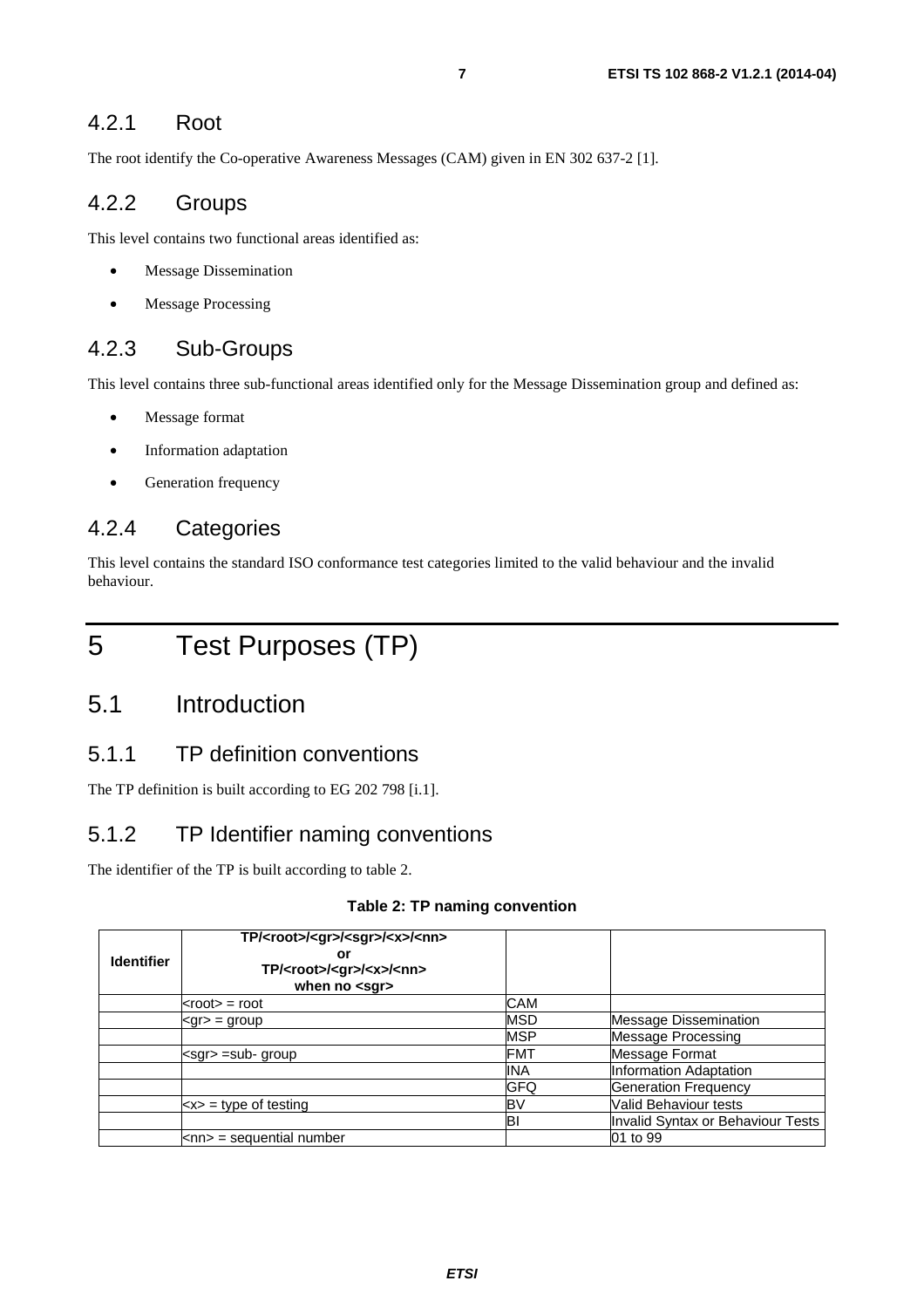#### 5.1.3 Rules for the behaviour description

The description of the TP is built according to EG 202 798 [i.1].

The base standards are not using finite state machine concept. As consequence, the test purposes use a generic "Initial State" that corresponds to a state where the IUT is ready for starting the test execution. Furthermore, the IUT shall be left in this "Initial State", when the test is completed.

Being in the "Initial State" refers to the starting point of the initial device configuration. There are no pending actions, no instantiated buffers or variables, which could disturb the execution of a test.

#### 5.1.4 Sources of TP definitions

All TPs are specified according to EN 302 637-2 [1].

#### 5.1.5 Mnemonics for PICS reference

To avoid an update of all TPs when the PICS document is changed, table 3 introduces mnemonics name and the correspondence with the real PICS item number.

| <b>Mnemonic</b>              | <b>PICS item</b> |
|------------------------------|------------------|
| <b>PICS PUBLICTRANS</b>      | A.12/1 [2]       |
| PICS_SPECIALTRANS            | A.12/2 [2]       |
| PICS_DANGEROUSGOODS          | A.12/3 [2]       |
| PICS_ROADWORKS               | A.12/4 [2]       |
| PICS_RESCUE                  | A.12/5 [2]       |
| PICS_EMERGENCY               | A.12/6 [2]       |
| PICS_SAFETYCAR               | A.12/7 [2]       |
| PICS_LOWFREQUENCYCONTAINER   | $A.8/3$ [2]      |
| PICS_SPECIALVEHICLECONTAINER | $A.8/4$ [2]      |
| PICS T GENCAM                | $A.22/5$ [2]     |
| PICS_T_GENCAMDCC             | A.22//4 [2]      |
| PICS_T_GENCAMMAX             | $A.22$ //1 [2]   |
| PICS_T_GENCAMMIN             | A.22//2 [2]      |

#### **Table 3: Mnemonics for PICS reference**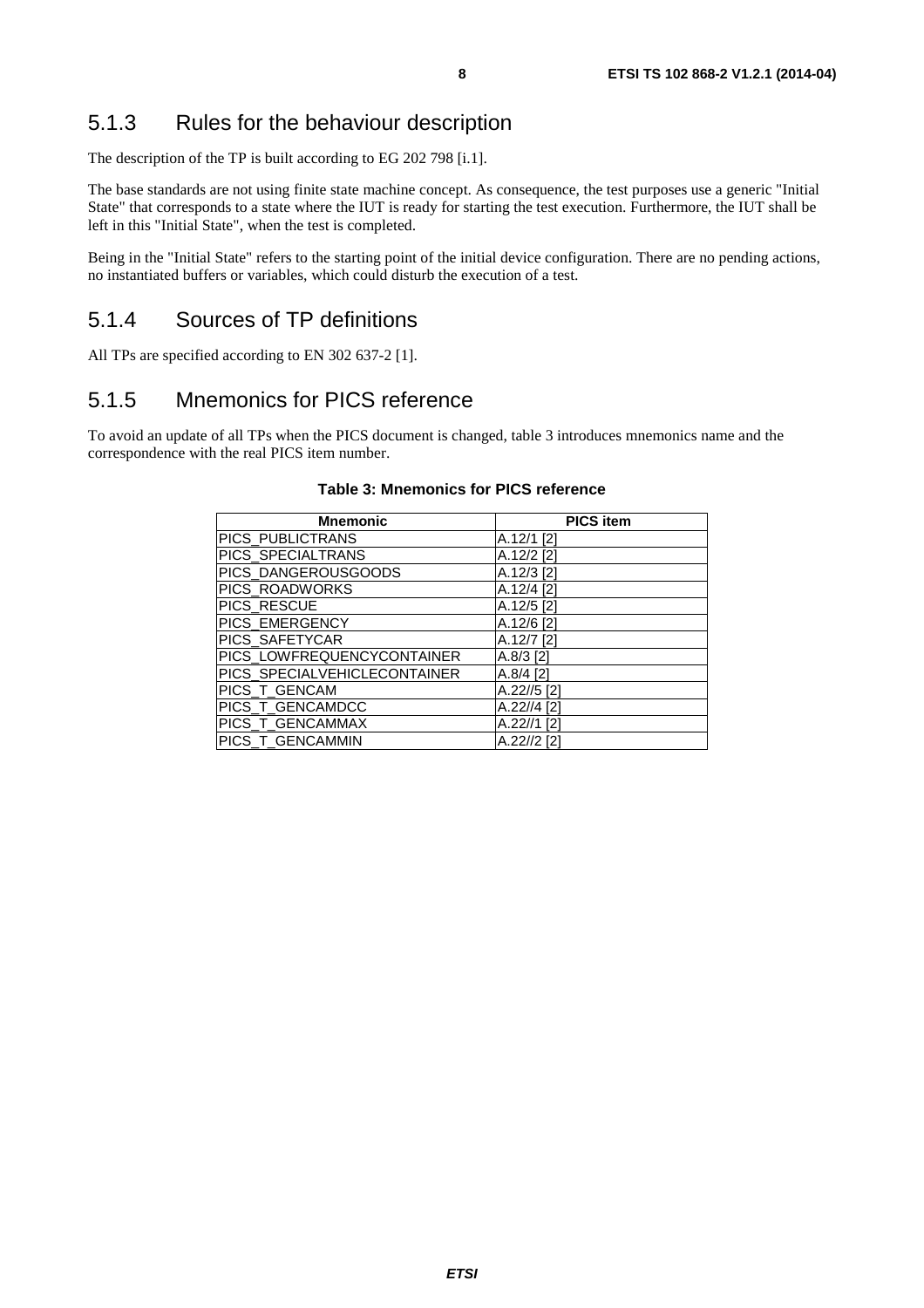#### 5.2.1 Message dissemination

#### 5.2.1.1 Message format

| TP Id                                | TP/CAM/MSD/FMT/BV-01                                                                      |  |  |  |  |
|--------------------------------------|-------------------------------------------------------------------------------------------|--|--|--|--|
|                                      | <b>Test objective</b><br>Check that protocolVersion is set to 1 and messageID is set to 2 |  |  |  |  |
| <b>Reference</b>                     | EN 302 637-2 [1], clause B.1                                                              |  |  |  |  |
| <b>PICS Selection</b>                |                                                                                           |  |  |  |  |
|                                      | <b>Initial conditions</b>                                                                 |  |  |  |  |
| with {                               |                                                                                           |  |  |  |  |
| the IUT being in the "initial state" |                                                                                           |  |  |  |  |
|                                      |                                                                                           |  |  |  |  |
|                                      | <b>Expected behaviour</b>                                                                 |  |  |  |  |
| ensure that $\{$                     |                                                                                           |  |  |  |  |
| when $\{$                            |                                                                                           |  |  |  |  |
| a CAM is generated                   |                                                                                           |  |  |  |  |
|                                      |                                                                                           |  |  |  |  |
| then $\{$                            |                                                                                           |  |  |  |  |
| the IUT sends a valid CAM            |                                                                                           |  |  |  |  |
|                                      | containing ITS PDU header                                                                 |  |  |  |  |
|                                      | containing protocolVersion                                                                |  |  |  |  |
|                                      | indicating value 1                                                                        |  |  |  |  |
| and containing messageID             |                                                                                           |  |  |  |  |
| indicating value 2                   |                                                                                           |  |  |  |  |
|                                      |                                                                                           |  |  |  |  |

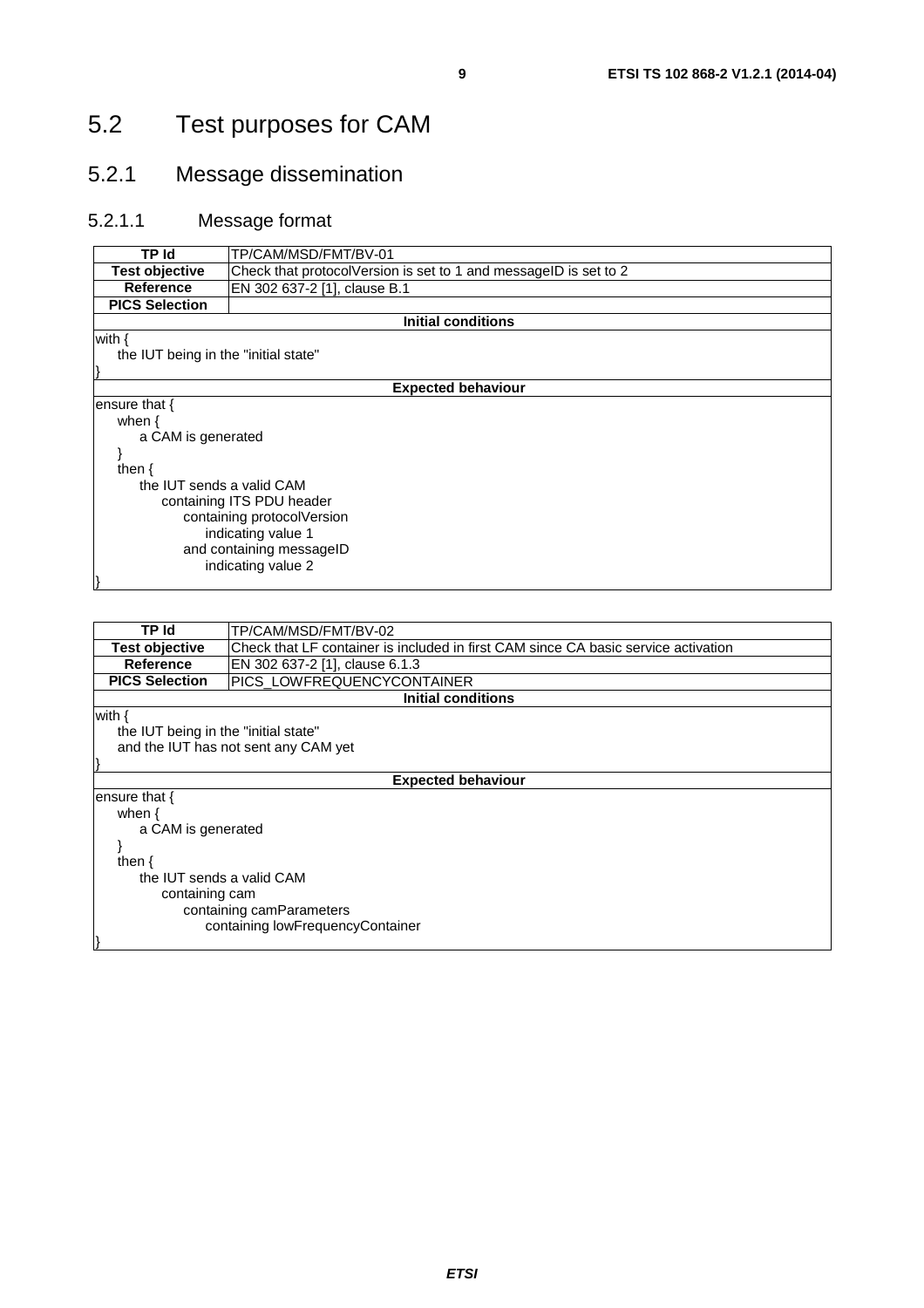| TP Id                                                                  | TP/CAM/MSD/FMT/BV-03                                                                          |  |  |  |  |
|------------------------------------------------------------------------|-----------------------------------------------------------------------------------------------|--|--|--|--|
| <b>Test objective</b>                                                  | Check that LF container is included if time elapsed since the generation of the last CAM with |  |  |  |  |
| the low frequency container generation is equal or greater than 500 ms |                                                                                               |  |  |  |  |
| <b>Reference</b>                                                       | EN 302 637-2 [1], clause 6.1.3                                                                |  |  |  |  |
| <b>PICS Selection</b>                                                  | PICS_LOWFREQUENCYCONTAINER                                                                    |  |  |  |  |
|                                                                        | Initial conditions                                                                            |  |  |  |  |
| with $\{$                                                              |                                                                                               |  |  |  |  |
| the IUT being in the "initial state"                                   |                                                                                               |  |  |  |  |
| and the IUT has sent a CAM                                             |                                                                                               |  |  |  |  |
| containing cam                                                         |                                                                                               |  |  |  |  |
|                                                                        | containing camParameters                                                                      |  |  |  |  |
|                                                                        | containing lowFrequencyContainer at time TIME_1                                               |  |  |  |  |
| and the IUT has not sent CAM                                           |                                                                                               |  |  |  |  |
| containing cam                                                         |                                                                                               |  |  |  |  |
|                                                                        | containing camParameters                                                                      |  |  |  |  |
|                                                                        | containing lowFrequencyContainer after TIME_1                                                 |  |  |  |  |
|                                                                        |                                                                                               |  |  |  |  |
|                                                                        | <b>Expected behaviour</b>                                                                     |  |  |  |  |
| ensure that $\{$                                                       |                                                                                               |  |  |  |  |
| when $\{$                                                              |                                                                                               |  |  |  |  |
|                                                                        | a CAM is generated at time $TIME_2 \geq (TIME_1 + 500 \text{ ms})$                            |  |  |  |  |
|                                                                        |                                                                                               |  |  |  |  |
| then $\{$                                                              |                                                                                               |  |  |  |  |
|                                                                        | the IUT sends a valid CAM                                                                     |  |  |  |  |
|                                                                        | containing cam                                                                                |  |  |  |  |
|                                                                        | containing camParameters                                                                      |  |  |  |  |
|                                                                        | containing lowFrequencyContainer                                                              |  |  |  |  |
|                                                                        |                                                                                               |  |  |  |  |

| TP Id                                | TP/CAM/MSD/FMT/BV-04                                                                           |  |  |  |  |
|--------------------------------------|------------------------------------------------------------------------------------------------|--|--|--|--|
| <b>Test objective</b>                | Check that specialVehicle container is included in first CAM since CA basic service activation |  |  |  |  |
| <b>Reference</b>                     | EN 302 637-2 [1], clause 6.1.3                                                                 |  |  |  |  |
| <b>PICS Selection</b>                | PICS SPECIALVEHICLECONTAINER                                                                   |  |  |  |  |
|                                      | <b>Initial conditions</b>                                                                      |  |  |  |  |
| with {                               |                                                                                                |  |  |  |  |
| the IUT being in the "initial state" |                                                                                                |  |  |  |  |
|                                      | and the IUT is configured to advertise itself as a special vehicle                             |  |  |  |  |
|                                      | and the IUT has not sent any CAM yet                                                           |  |  |  |  |
|                                      |                                                                                                |  |  |  |  |
|                                      | <b>Expected behaviour</b>                                                                      |  |  |  |  |
| ensure that {                        |                                                                                                |  |  |  |  |
| when $\{$                            |                                                                                                |  |  |  |  |
|                                      | a CAM is generated                                                                             |  |  |  |  |
|                                      |                                                                                                |  |  |  |  |
| then $\{$                            |                                                                                                |  |  |  |  |
| the IUT sends a valid CAM            |                                                                                                |  |  |  |  |
|                                      | containing cam                                                                                 |  |  |  |  |
|                                      | containing camParameters                                                                       |  |  |  |  |
|                                      | containing specialVehicleContainer                                                             |  |  |  |  |
|                                      |                                                                                                |  |  |  |  |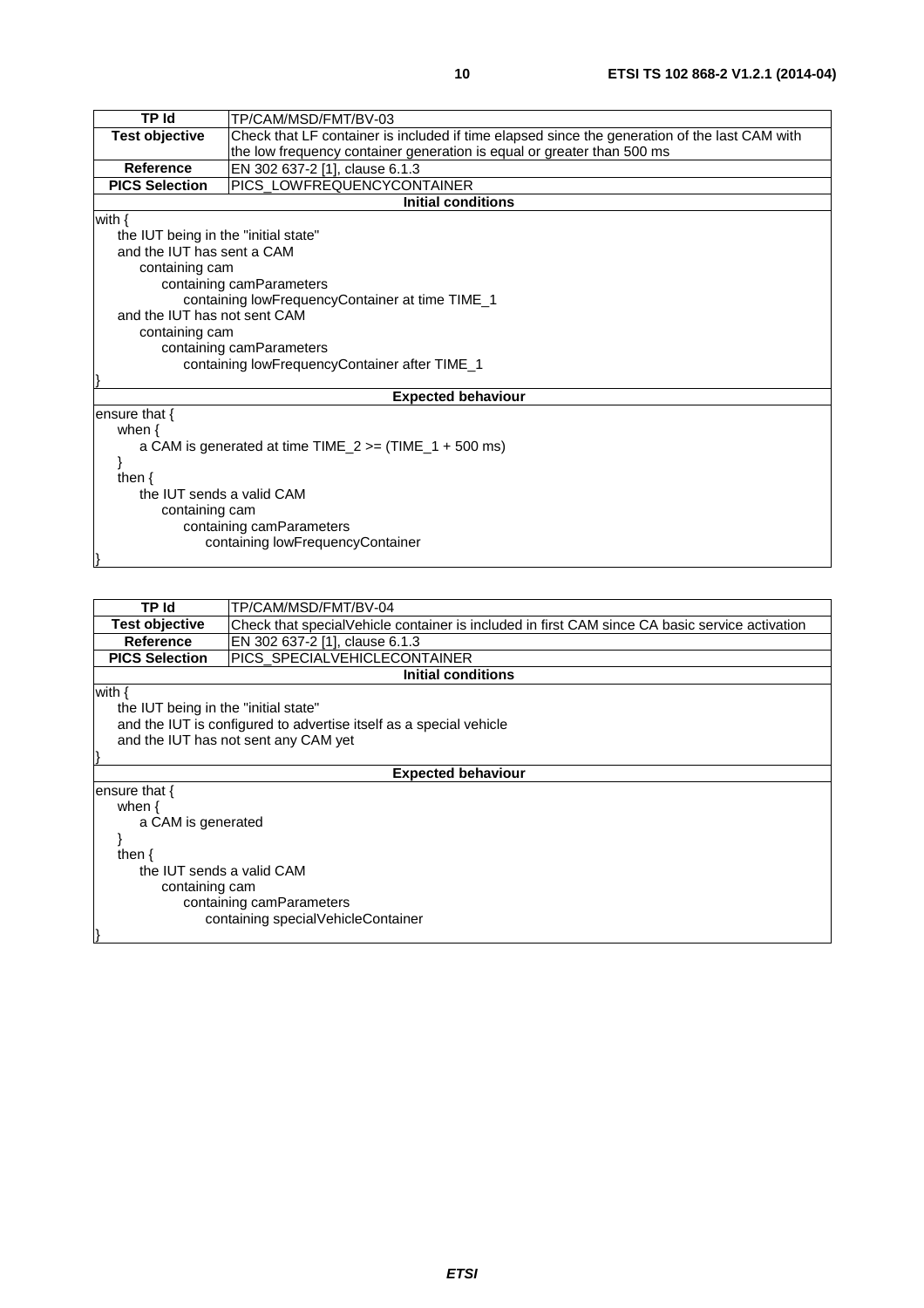| TP Id                                                                             | TP/CAM/MSD/FMT/BV-05                                                                             |  |  |  |
|-----------------------------------------------------------------------------------|--------------------------------------------------------------------------------------------------|--|--|--|
| <b>Test objective</b>                                                             | Check that specialVehicle container is included if time elapsed since the generation of the last |  |  |  |
| CAM with the special vehicle container generation is equal or greater than 500 ms |                                                                                                  |  |  |  |
| <b>Reference</b>                                                                  | EN 302 637-2 [1], clause 6.1.3                                                                   |  |  |  |
| <b>PICS Selection</b>                                                             | PICS_SPECIALVEHICLECONTAINER                                                                     |  |  |  |
|                                                                                   | <b>Initial conditions</b>                                                                        |  |  |  |
| with $\{$                                                                         |                                                                                                  |  |  |  |
| the IUT being in the "initial state"                                              |                                                                                                  |  |  |  |
| and the IUT has sent a CAM                                                        |                                                                                                  |  |  |  |
| containing cam                                                                    |                                                                                                  |  |  |  |
|                                                                                   | containing camParameters                                                                         |  |  |  |
|                                                                                   | containing specialVehicleContainer at time TIME_1                                                |  |  |  |
| and the IUT has not sent CAM                                                      |                                                                                                  |  |  |  |
| containing cam                                                                    |                                                                                                  |  |  |  |
|                                                                                   | containing camParameters                                                                         |  |  |  |
|                                                                                   | containing specialVehicleContainer after TIME_1                                                  |  |  |  |
|                                                                                   |                                                                                                  |  |  |  |
| <b>Expected behaviour</b>                                                         |                                                                                                  |  |  |  |
| ensure that $\{$                                                                  |                                                                                                  |  |  |  |
| when $\{$                                                                         |                                                                                                  |  |  |  |
| a CAM is generated at time $TIME_2 \geq (TIME_1 + 500 \text{ ms})$                |                                                                                                  |  |  |  |
|                                                                                   |                                                                                                  |  |  |  |
| then $\{$                                                                         |                                                                                                  |  |  |  |
| the IUT sends a valid CAM                                                         |                                                                                                  |  |  |  |
| containing cam                                                                    |                                                                                                  |  |  |  |
|                                                                                   | containing camParameters                                                                         |  |  |  |
|                                                                                   | containing specialVehicleContainer                                                               |  |  |  |
|                                                                                   |                                                                                                  |  |  |  |

### 5.2.1.2 Information adaptation

|               | <b>TP Id</b>                         | TP/CAM/MSD/INA/BV-01-X                                        |                           |                                     |              |
|---------------|--------------------------------------|---------------------------------------------------------------|---------------------------|-------------------------------------|--------------|
|               | <b>Test objective</b>                | Check that latest value of in-vehicle data is included in CAM |                           |                                     |              |
|               | <b>Reference</b>                     | EN 302 637-2 [1], clause 5.2                                  |                           |                                     |              |
|               | <b>PICS Selection</b>                | See permutation table                                         |                           |                                     |              |
|               |                                      |                                                               | <b>Initial conditions</b> |                                     |              |
| with $\{$     |                                      |                                                               |                           |                                     |              |
|               | the IUT being in the "initial state" |                                                               |                           |                                     |              |
|               |                                      |                                                               |                           |                                     |              |
|               |                                      |                                                               | <b>Expected behaviour</b> |                                     |              |
| ensure that { |                                      |                                                               |                           |                                     |              |
| when $\{$     |                                      |                                                               |                           |                                     |              |
|               | the IUT is alerted about INFO        |                                                               |                           |                                     |              |
|               |                                      |                                                               |                           |                                     |              |
| then $\{$     |                                      |                                                               |                           |                                     |              |
|               | the IUT sends a valid CAM            |                                                               |                           |                                     |              |
|               | containing cam                       |                                                               |                           |                                     |              |
|               |                                      | containing camParameters<br>containing FIELD set to VALUE     |                           |                                     |              |
|               |                                      |                                                               |                           |                                     |              |
|               |                                      |                                                               | <b>Variants</b>           |                                     |              |
| #             |                                      | <b>Status</b>                                                 | <b>INFO</b>               | <b>FIELD</b>                        | <b>VALUE</b> |
| 01            | m                                    |                                                               | Curvature value           | highFrequencyContainer              | Measured     |
|               |                                      |                                                               |                           | .basicVehicleContainerHighFrequency | value        |
|               |                                      |                                                               |                           | .curvature                          |              |
| 02            | m                                    |                                                               | Brake pedal               | highFrequencyContainer              | 1            |
|               |                                      |                                                               | being engaged             | .basicVehicleContainerHighFrequency |              |
|               |                                      |                                                               |                           | .accelerationControl                |              |
|               |                                      |                                                               |                           | brakePedalEngaged.                  |              |
| 03            | m                                    |                                                               | Brake pedal               | highFrequencyContainer              | $\Omega$     |
|               |                                      |                                                               | being                     | basicVehicleContainerHighFrequency. |              |
|               |                                      |                                                               | disengaged                | .accelerationControl                |              |
|               |                                      |                                                               |                           | .brakePedalEngaged                  |              |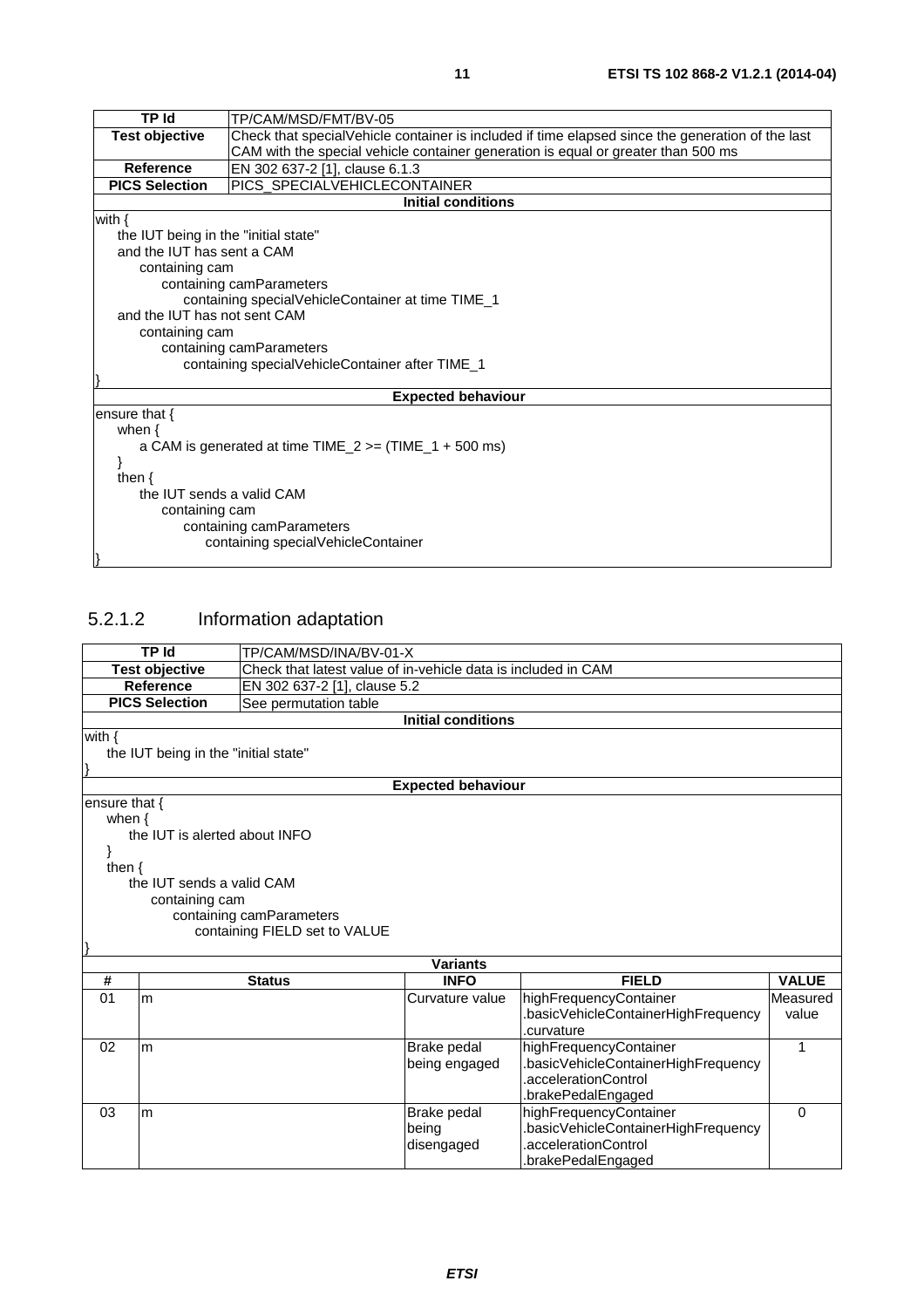| <b>Variants</b> |                            |                                              |                                                                                                                   |              |  |
|-----------------|----------------------------|----------------------------------------------|-------------------------------------------------------------------------------------------------------------------|--------------|--|
| #               | <b>Status</b>              | <b>INFO</b>                                  | <b>FIELD</b>                                                                                                      | <b>VALUE</b> |  |
| 04              | m                          | Gas pedal being<br>engaged                   | highFrequencyContainer<br>.basicVehicleContainerHighFrequency<br>.accelerationControl<br>.gasPedalEngaged         | 1            |  |
| 05              | m                          | Gas pedal being<br>disengaged                | highFrequencyContainer<br>.basicVehicleContainerHighFrequency<br>.accelerationControl<br>.gasPedalEngaged         | $\mathbf 0$  |  |
| 06              | m                          | Emergency<br>brake being<br>engaged          | highFrequencyContainer<br>basicVehicleContainerHighFrequency<br>.accelerationControl<br>.emergencyBrakeEngaged    | 1            |  |
| 07              | m                          | Emergency<br>brake being<br>disengaged       | highFrequencyContainer<br>.basicVehicleContainerHighFrequency<br>.accelerationControl<br>emergencyBrakeEngaged    | $\mathbf 0$  |  |
| 08              | m                          | Collision<br>warning being<br>engaged        | highFrequencyContainer<br>basicVehicleContainerHighFrequency<br>.accelerationControl<br>.collisionWarningEngaged  | $\mathbf{1}$ |  |
| 09              | m                          | Collision<br>warning being<br>disengaged     | highFrequencyContainer<br>.basicVehicleContainerHighFrequency<br>.accelerationControl<br>.collisionWarningEngaged | $\mathbf 0$  |  |
| 10              | m                          | ACC being<br>engaged                         | highFrequencyContainer<br>.basicVehicleContainerHighFrequency<br>.accelerationControl<br>.accEngaged              | 1            |  |
| 11              | m                          | ACC being<br>disengaged                      | highFrequencyContainer<br>.basicVehicleContainerHighFrequency<br>.accActive<br>.brakePedalEngaged                 | 0            |  |
| 12              | m                          | Cruise control<br>being engaged              | highFrequencyContainer<br>.basicVehicleContainerHighFrequency<br>.accelerationControl<br>.cruiseControlEngaged    | 1            |  |
| 13              | m                          | Cruise control<br>being<br>disengaged        | highFrequencyContainer<br>.basicVehicleContainerHighFrequency<br>.accelerationControl<br>.cruiseControlEngaged    | 0            |  |
| 14              | m                          | Speed limiter<br>being engaged               | highFrequencyContainer<br>.basicVehicleContainerHighFrequency<br>.accelerationControl<br>.speedLimiterEngaged     | 1            |  |
| 15              | m                          | Speed limiter<br>control being<br>disengaged | highFrequencyContainer<br>.basicVehicleContainerHighFrequency<br>.accelerationControl<br>.speedLimiterEngaged     | $\mathbf 0$  |  |
| 16              | PICS_LOWFREQUENCYCONTAINER | Low beam<br>headlights being<br>engaged      | lowFrequencyContainer<br>.basicVehicleContainerLowFrequency<br>.exteriorLights<br>.lowBeamHeadlightsOn            | 1            |  |
| 17              | PICS LOWFREQUENCYCONTAINER | Low beam<br>headlights being<br>disengaged   | lowFrequencyContainer<br>.basicVehicleContainerLowFrequency<br>.exteriorLights<br>.lowBeamHeadlightsOn            | 0            |  |
| 18              | PICS_LOWFREQUENCYCONTAINER | High beam<br>headlights being<br>engaged     | lowFrequencyContainer<br>.basicVehicleContainerLowFrequency<br>exteriorLights<br>highBeamHeadlightsOn             | 1            |  |
| 19              | PICS_LOWFREQUENCYCONTAINER | High beam<br>headlights being<br>disengaged  | lowFrequencyContainer<br>.basicVehicleContainerLowFrequency<br>.exteriorLights<br>highBeamHeadlightsOn            | 0            |  |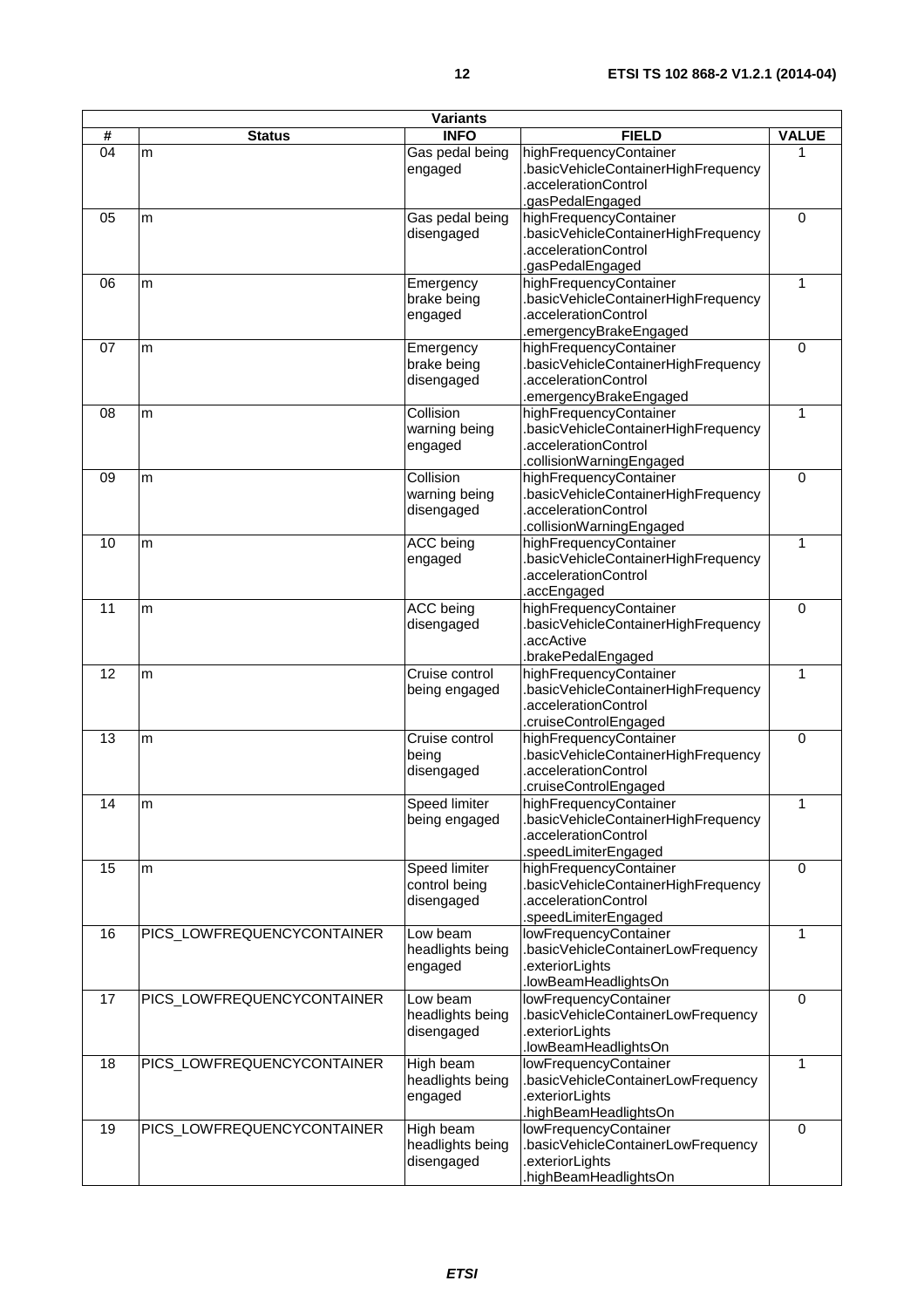| <b>Variants</b> |                            |                                               |                                                                                                         |                   |
|-----------------|----------------------------|-----------------------------------------------|---------------------------------------------------------------------------------------------------------|-------------------|
| #               | <b>Status</b>              | <b>INFO</b>                                   | <b>FIELD</b>                                                                                            | <b>VALUE</b>      |
| 20              | PICS_LOWFREQUENCYCONTAINER | Left turn signal<br>being engaged             | lowFrequencyContainer<br>basicVehicleContainerLowFrequency<br>.exteriorLights<br>.leftTurnSignalOn      | 1                 |
| 21              | PICS_LOWFREQUENCYCONTAINER | Left turn signal<br>being<br>disengaged       | lowFrequencyContainer<br>basicVehicleContainerLowFrequency<br>.exteriorLights<br>.leftTurnSignalOn      | $\mathbf 0$       |
| 22              | PICS_LOWFREQUENCYCONTAINER | Right turn signal<br>being engaged            | lowFrequencyContainer<br>basicVehicleContainerLowFrequency<br>exteriorLights<br>.rightTurnSignalOn      | $\mathbf{1}$      |
| 23              | PICS_LOWFREQUENCYCONTAINER | Right turn signal<br>being<br>disengaged      | lowFrequencyContainer<br>basicVehicleContainerLowFrequency<br>exteriorLights<br>.rightTurnSignalOn      | $\mathbf 0$       |
| 24              | PICS_LOWFREQUENCYCONTAINER | Daytime running<br>lights being<br>engaged    | lowFrequencyContainer<br>basicVehicleContainerLowFrequency<br>exteriorLights<br>.daytimeRunningLightsOn | $\mathbf{1}$      |
| 25              | PICS_LOWFREQUENCYCONTAINER | Daytime running<br>lights being<br>disengaged | lowFrequencyContainer<br>basicVehicleContainerLowFrequency<br>exteriorLights<br>daytimeRunningLightsOn. | $\mathbf 0$       |
| 26              | PICS_LOWFREQUENCYCONTAINER | Reverse light<br>being engaged                | lowFrequencyContainer<br>basicVehicleContainerLowFrequency<br>.exteriorLights<br>.reverseLightOn        | 1                 |
| 27              | PICS_LOWFREQUENCYCONTAINER | Reverse light<br>being<br>disengaged          | lowFrequencyContainer<br>basicVehicleContainerLowFrequency<br>exteriorLights.<br>.reverseLightOn        | $\mathbf 0$       |
| 28              | PICS_LOWFREQUENCYCONTAINER | Fog lights being<br>engaged                   | lowFrequencyContainer<br>basicVehicleContainerLowFrequency<br>.exteriorLights<br>.fogLightOn            | 1                 |
| 29              | PICS_LOWFREQUENCYCONTAINER | Fog lights being<br>disengaged                | lowFrequencyContainer<br>.basicVehicleContainerLowFrequency<br>.exteriorLights<br>.fogLightOn           | $\mathbf 0$       |
| 30              | PICS LOWFREQUENCYCONTAINER | Parking lights<br>being engaged               | lowFrequencyContainer<br>.basicVehicleContainerLowFrequency<br>.exteriorLights<br>.parkingLightsOn      | 1                 |
| 31              | PICS_LOWFREQUENCYCONTAINER | Parking lights<br>being<br>disengaged         | lowFrequencyContainer<br>basicVehicleContainerLowFrequency<br>.exteriorLights<br>parkingLightsOn.       | $\mathbf 0$       |
| 32              | m                          | Heading value                                 | highFrequencyContainer<br>basicVehicleContainerHighFrequency<br>heading.                                | Measured<br>value |
| 33              | m                          | Speed value                                   | highFrequencyContainer<br>.basicVehicleContainerHighFrequency<br>.speed                                 | Measured<br>value |
| 34              | m                          | Drive direction<br>value                      | highFrequencyContainer<br>.basicVehicleContainerHighFrequency<br>.driveDirection                        | Measured<br>value |
| 35              | m                          | Yaw rate value                                | highFrequencyContainer<br>basicVehicleContainerHighFrequency<br>.yawRate                                | Measured<br>value |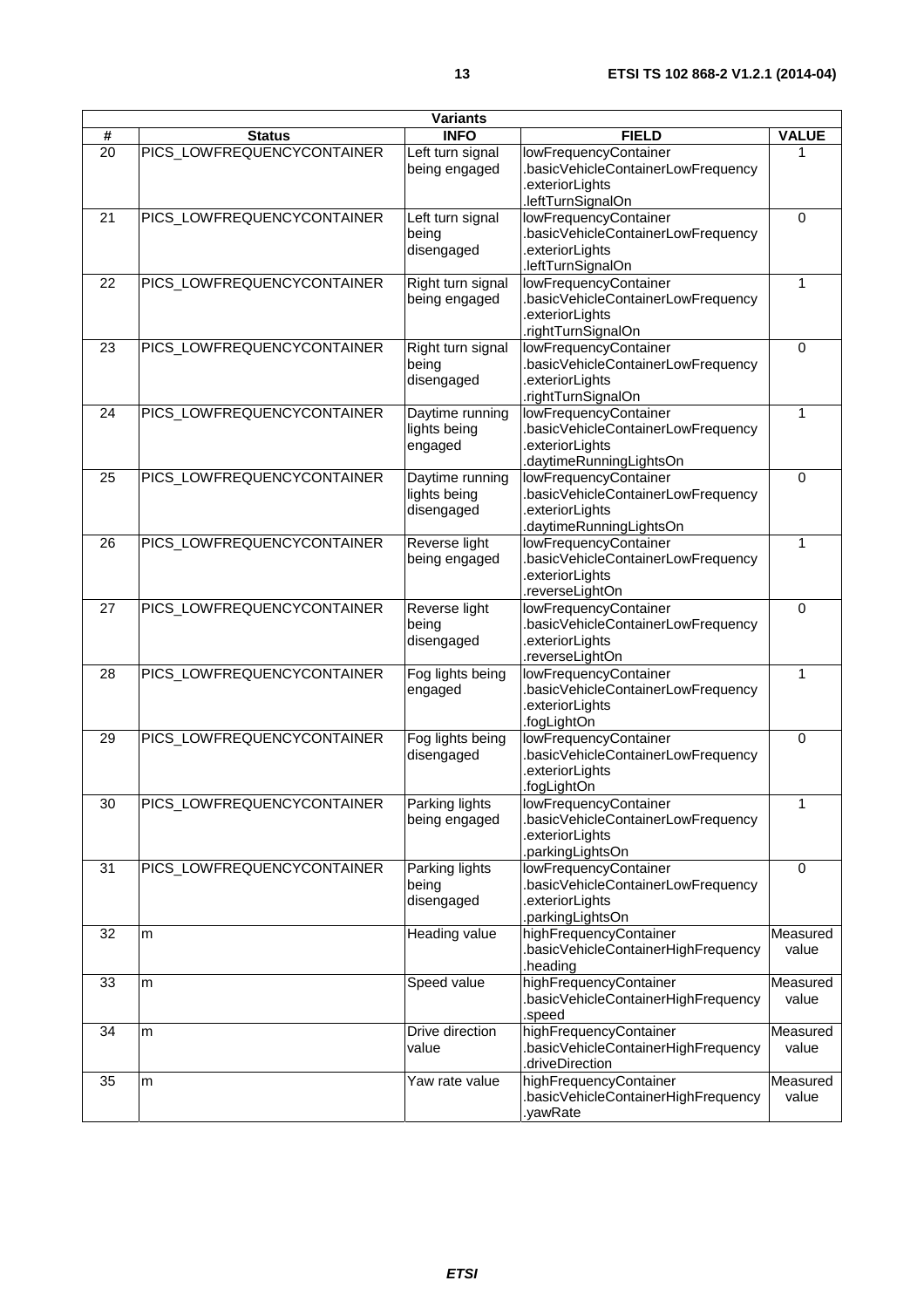| TP Id                                | TP/CAM/MSD/INA/BV-02                                                                        |  |
|--------------------------------------|---------------------------------------------------------------------------------------------|--|
| <b>Test objective</b>                | Check that publicTransportContainer is included if vehicleRole is set to publicTransport(1) |  |
| <b>Reference</b>                     | EN 302 637-2 [1], clause B.11                                                               |  |
| <b>PICS Selection</b>                | PICS_PUBLICTRANS                                                                            |  |
|                                      | <b>Initial conditions</b>                                                                   |  |
| with $\{$                            |                                                                                             |  |
| the IUT being in the "initial state" |                                                                                             |  |
|                                      | the IUT's vehicle role being set to publicTransport(1)                                      |  |
|                                      |                                                                                             |  |
|                                      | <b>Expected behaviour</b>                                                                   |  |
| ensure that {                        |                                                                                             |  |
| when $\{$                            |                                                                                             |  |
| a CAM is generated                   |                                                                                             |  |
|                                      |                                                                                             |  |
| then $\{$                            |                                                                                             |  |
| the IUT sends a valid CAM            |                                                                                             |  |
| containing cam                       |                                                                                             |  |
| containing camParameters             |                                                                                             |  |
|                                      | containing specialVehicleContainer                                                          |  |
|                                      | containing publicTransportContainer                                                         |  |
|                                      |                                                                                             |  |

| TP Id                                | TP/CAM/MSD/INA/BV-03                                                                          |  |
|--------------------------------------|-----------------------------------------------------------------------------------------------|--|
| <b>Test objective</b>                | Check that specialTransportContainer is included if vehicleRole is set to specialTransport(2) |  |
| Reference                            | EN 302 637-2 [1], clause B.12                                                                 |  |
| <b>PICS Selection</b>                | <b>PICS SPECIALTRANS</b>                                                                      |  |
|                                      | <b>Initial conditions</b>                                                                     |  |
| with $\{$                            |                                                                                               |  |
| the IUT being in the "initial state" |                                                                                               |  |
|                                      | the IUT's vehicle role being set to special Transport(2)                                      |  |
|                                      |                                                                                               |  |
| <b>Expected behaviour</b>            |                                                                                               |  |
| ensure that {                        |                                                                                               |  |
| when $\{$                            |                                                                                               |  |
| a CAM is generated                   |                                                                                               |  |
|                                      |                                                                                               |  |
| then $\{$                            |                                                                                               |  |
| the IUT sends a valid CAM            |                                                                                               |  |
| containing cam                       |                                                                                               |  |
| containing camParameters             |                                                                                               |  |
| containing specialVehicleContainer   |                                                                                               |  |
| containing specialTransportContainer |                                                                                               |  |
|                                      |                                                                                               |  |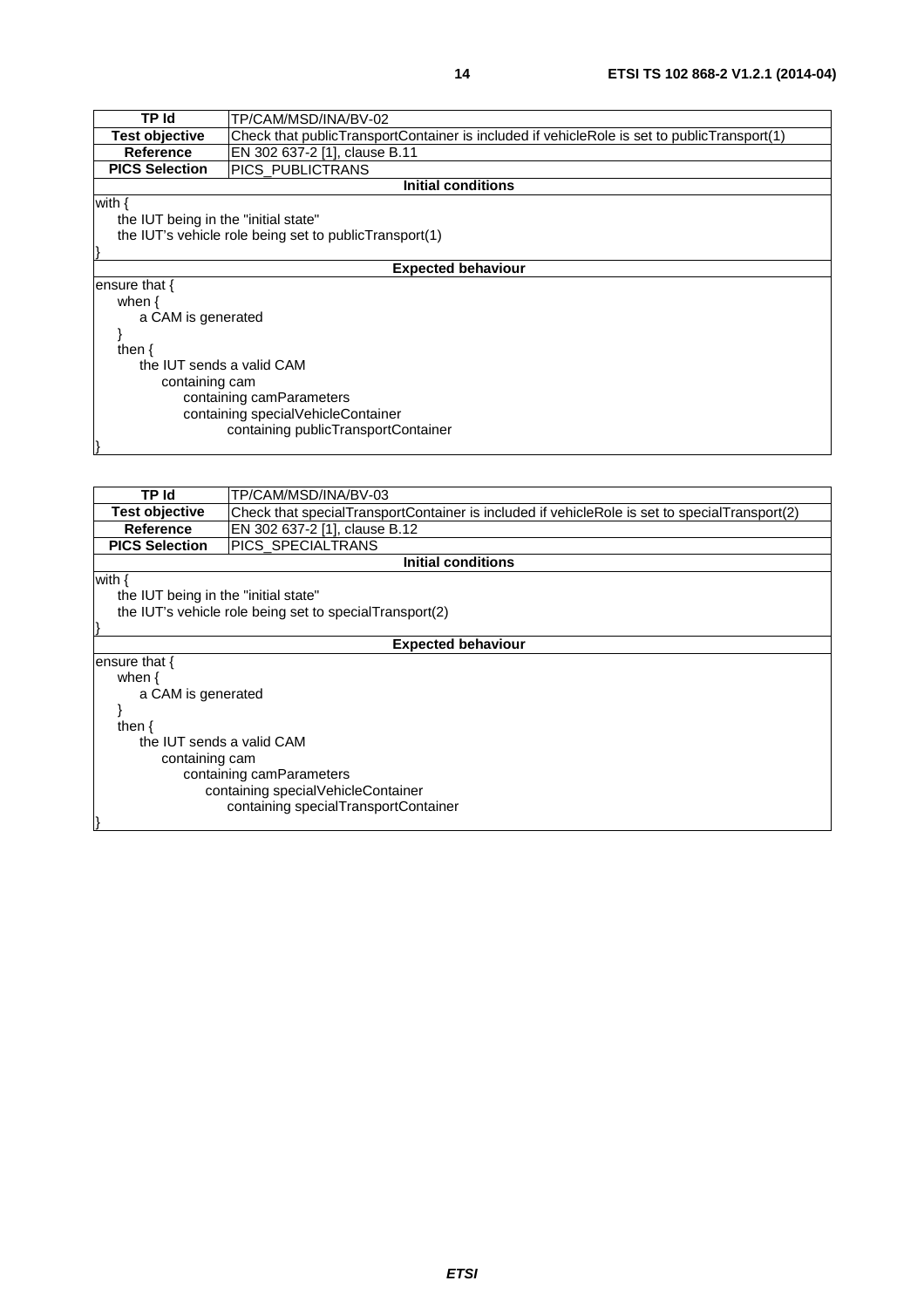| TP Id                                                  | TP/CAM/MSD/INA/BV-04                                                                      |  |  |
|--------------------------------------------------------|-------------------------------------------------------------------------------------------|--|--|
| <b>Test objective</b>                                  | Check that dangerousGoodsContainer is included if vehicleRole is set to dangerousGoods(3) |  |  |
| Reference                                              | EN 302 637-2 [1], clause B.13                                                             |  |  |
| <b>PICS Selection</b>                                  | PICS_DANGEROUSGOODS                                                                       |  |  |
|                                                        | Initial conditions                                                                        |  |  |
| with ·                                                 |                                                                                           |  |  |
|                                                        | the IUT being in the "initial state"                                                      |  |  |
| the IUT's vehicle role being set to dangerous Goods(3) |                                                                                           |  |  |
|                                                        |                                                                                           |  |  |
| <b>Expected behaviour</b>                              |                                                                                           |  |  |
| ensure that {                                          |                                                                                           |  |  |
| when $\{$                                              |                                                                                           |  |  |
| a CAM is generated                                     |                                                                                           |  |  |
|                                                        |                                                                                           |  |  |

| then $\{$                          |
|------------------------------------|
| the IUT sends a valid CAM          |
| containing cam                     |
| containing camParameters           |
| containing specialVehicleContainer |
| containing dangerousGoodsContainer |
|                                    |

}

| TP Id                                | TP/CAM/MSD/INA/BV-05                                                                |  |
|--------------------------------------|-------------------------------------------------------------------------------------|--|
| <b>Test objective</b>                | Check that roadWorksContainerBasic is included if vehicleRole is set to roadWork(4) |  |
| Reference                            | EN 302 637-2 [1], clause B.14                                                       |  |
| <b>PICS Selection</b>                | <b>PICS ROADWORKS</b>                                                               |  |
|                                      | <b>Initial conditions</b>                                                           |  |
| with $\{$                            |                                                                                     |  |
| the IUT being in the "initial state" |                                                                                     |  |
|                                      | the IUT's vehicle role being set to road Work(4)                                    |  |
|                                      |                                                                                     |  |
| <b>Expected behaviour</b>            |                                                                                     |  |
| ensure that $\{$                     |                                                                                     |  |
| when $\{$                            |                                                                                     |  |
| a CAM is generated                   |                                                                                     |  |
|                                      |                                                                                     |  |
| then $\{$                            |                                                                                     |  |
| the IUT sends a valid CAM            |                                                                                     |  |
| containing cam                       |                                                                                     |  |
| containing camParameters             |                                                                                     |  |
| containing specialVehicleContainer   |                                                                                     |  |
| containing roadWorksContainerBasic   |                                                                                     |  |
|                                      |                                                                                     |  |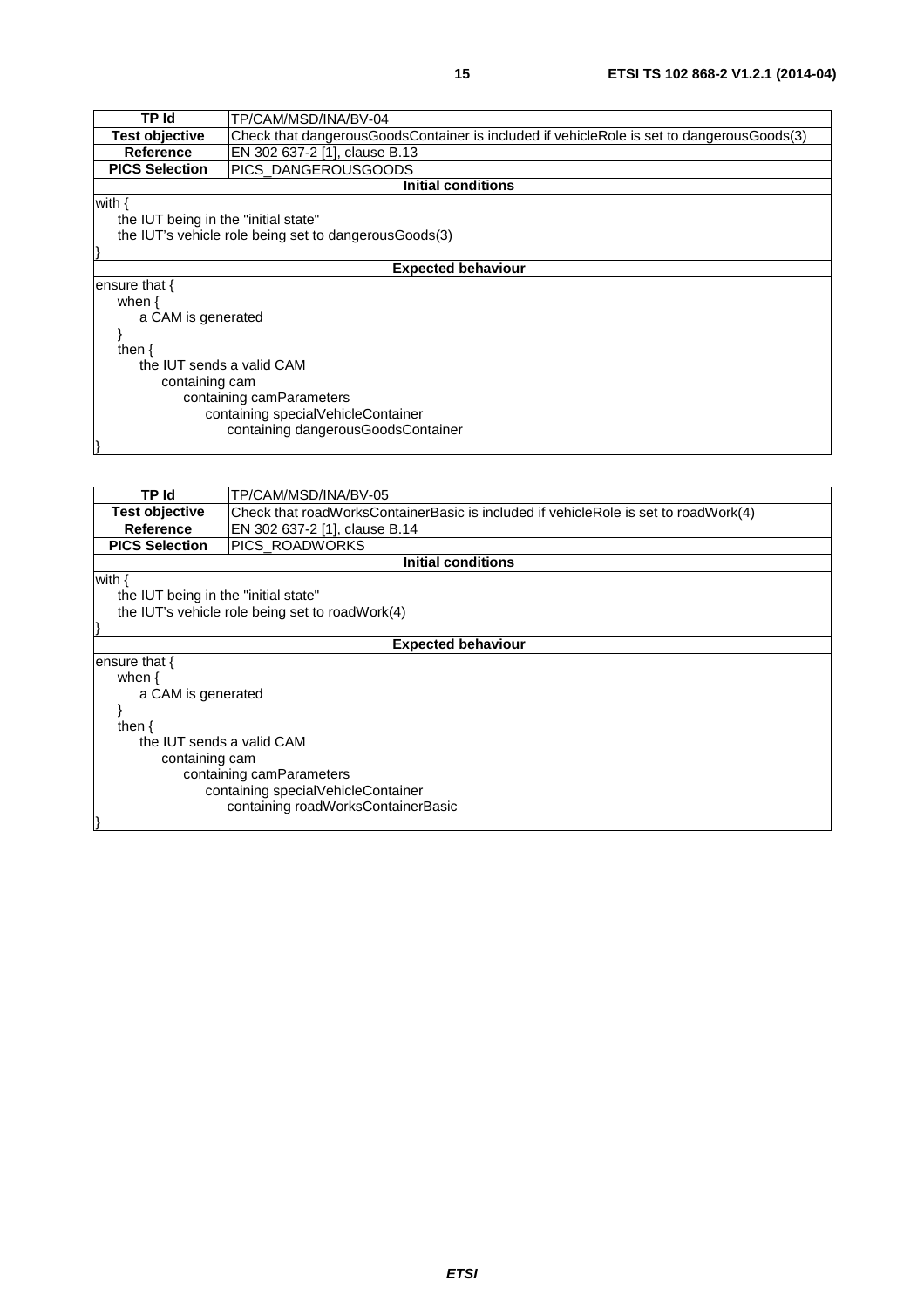| TP Id                                | TP/CAM/MSD/INA/BV-06                                                      |  |
|--------------------------------------|---------------------------------------------------------------------------|--|
| <b>Test objective</b>                | Check that rescueContainer is included if vehicleRole is set to rescue(5) |  |
| <b>Reference</b>                     | EN 302 637-2 [1], clause B.15                                             |  |
| <b>PICS Selection</b>                | <b>PICS RESCUE</b>                                                        |  |
|                                      | <b>Initial conditions</b>                                                 |  |
| with $\{$                            |                                                                           |  |
| the IUT being in the "initial state" |                                                                           |  |
|                                      | the IUT's vehicle role being set to rescue(5)                             |  |
|                                      |                                                                           |  |
|                                      | <b>Expected behaviour</b>                                                 |  |
| ensure that $\{$                     |                                                                           |  |
| when $\{$                            |                                                                           |  |
| a CAM is generated                   |                                                                           |  |
|                                      |                                                                           |  |
| then $\{$                            |                                                                           |  |
| the IUT sends a valid CAM            |                                                                           |  |
| containing cam                       |                                                                           |  |
| containing camParameters             |                                                                           |  |
| containing specialVehicleContainer   |                                                                           |  |
| containing rescueContainer           |                                                                           |  |
|                                      |                                                                           |  |
|                                      |                                                                           |  |

| TP Id                                | TP/CAM/MSD/INA/BV-07                                                            |  |
|--------------------------------------|---------------------------------------------------------------------------------|--|
| <b>Test objective</b>                | Check that emergencyContainer is included if vehicleRole is set to emergency(6) |  |
| Reference                            | EN 302 637-2 [1], clause B.16                                                   |  |
| <b>PICS Selection</b>                | <b>PICS EMERGENCY</b>                                                           |  |
|                                      | <b>Initial conditions</b>                                                       |  |
| with $\{$                            |                                                                                 |  |
| the IUT being in the "initial state" |                                                                                 |  |
|                                      | the IUT's vehicle role being set to emergency(6)                                |  |
|                                      |                                                                                 |  |
| <b>Expected behaviour</b>            |                                                                                 |  |
| ensure that {                        |                                                                                 |  |
| when $\{$                            |                                                                                 |  |
| a CAM is generated                   |                                                                                 |  |
|                                      |                                                                                 |  |
| then $\{$                            |                                                                                 |  |
| the IUT sends a valid CAM            |                                                                                 |  |
| containing cam                       |                                                                                 |  |
| containing camParameters             |                                                                                 |  |
| containing specialVehicleContainer   |                                                                                 |  |
| containing emergencyContainer        |                                                                                 |  |
|                                      |                                                                                 |  |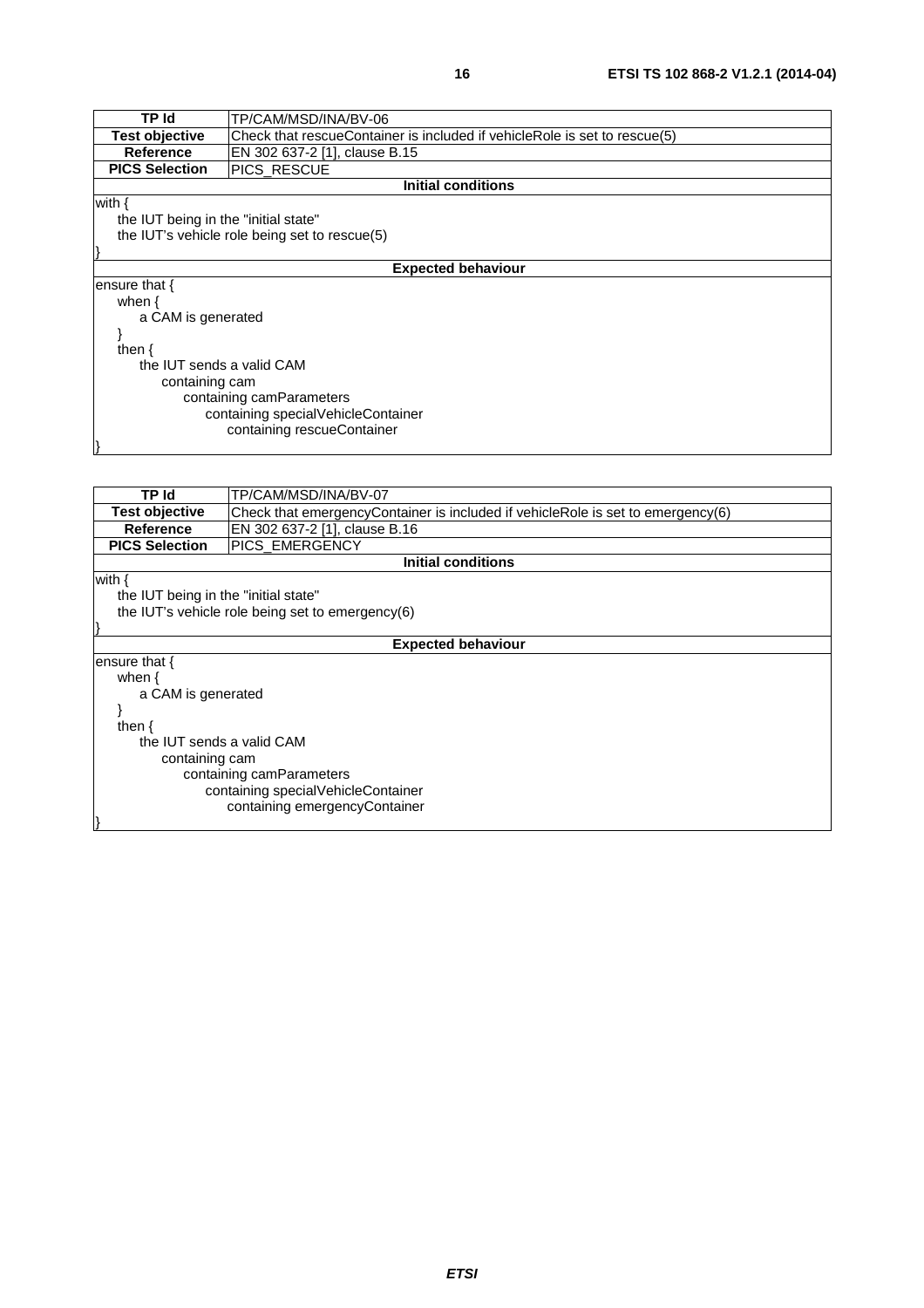| TP Id                                | TP/CAM/MSD/INA/BV-08                                                            |  |
|--------------------------------------|---------------------------------------------------------------------------------|--|
| <b>Test objective</b>                | Check that safetyCarContainer is included if vehicleRole is set to safetyCar(7) |  |
| <b>Reference</b>                     | EN 302 637-2 [1], clause B.17                                                   |  |
| <b>PICS Selection</b>                | PICS_SAFETYCAR                                                                  |  |
|                                      | Initial conditions                                                              |  |
| with $\{$                            |                                                                                 |  |
| the IUT being in the "initial state" |                                                                                 |  |
|                                      | the IUT's vehicle role being set to safetyCar(7)                                |  |
|                                      |                                                                                 |  |
|                                      | <b>Expected behaviour</b>                                                       |  |
| ensure that $\{$                     |                                                                                 |  |
| when $\{$                            |                                                                                 |  |
| a CAM is generated                   |                                                                                 |  |
|                                      |                                                                                 |  |
| then $\{$                            |                                                                                 |  |
| the IUT sends a valid CAM            |                                                                                 |  |
| containing cam                       |                                                                                 |  |
| containing camParameters             |                                                                                 |  |
| containing specialVehicleContainer   |                                                                                 |  |
| containing safetyCarContainer        |                                                                                 |  |
|                                      |                                                                                 |  |

### 5.2.1.3 Generation frequency

| TP Id                                                              | TP/CAM/MSD/GFQ/BV-01                                               |  |  |
|--------------------------------------------------------------------|--------------------------------------------------------------------|--|--|
| <b>Test objective</b>                                              | Check that CAMs are not generated more frequently than T_GenCamMin |  |  |
| Reference                                                          | EN 302 637-2 [1], clause 6.1.3                                     |  |  |
| <b>PICS Selection</b>                                              | PICS_T_GENCAMMIN                                                   |  |  |
|                                                                    | Initial conditions                                                 |  |  |
| with {                                                             |                                                                    |  |  |
| the IUT being in the "initial state"                               |                                                                    |  |  |
|                                                                    |                                                                    |  |  |
|                                                                    | <b>Expected behaviour</b>                                          |  |  |
| ensure that {                                                      |                                                                    |  |  |
| when $\{$                                                          |                                                                    |  |  |
| <b>IUT</b> sends a CAM                                             |                                                                    |  |  |
|                                                                    |                                                                    |  |  |
| then $\{$                                                          |                                                                    |  |  |
| the IUT does not send any CAM before or upon expiry of T_GenCamMin |                                                                    |  |  |
|                                                                    |                                                                    |  |  |
|                                                                    |                                                                    |  |  |

| TP Id                                                  | TP/CAM/MSD/GFQ/BV-02                                               |  |
|--------------------------------------------------------|--------------------------------------------------------------------|--|
| <b>Test objective</b>                                  | Check that CAMs are not generated less frequently than T_GenCamMax |  |
| <b>Reference</b>                                       | EN 302 637-2 [1], clause 6.1.3                                     |  |
| <b>PICS Selection</b>                                  | PICS_T_GENCAMMAX                                                   |  |
|                                                        | Initial conditions                                                 |  |
| with {                                                 |                                                                    |  |
|                                                        | the IUT being in the "initial state"                               |  |
|                                                        |                                                                    |  |
| <b>Expected behaviour</b>                              |                                                                    |  |
| ensure that {                                          |                                                                    |  |
| when $\{$                                              |                                                                    |  |
|                                                        | <b>IUT</b> sends a CAM                                             |  |
|                                                        |                                                                    |  |
| then $\{$                                              |                                                                    |  |
| the IUT sends another CAM before expiry of T GenCamMax |                                                                    |  |
|                                                        |                                                                    |  |
|                                                        |                                                                    |  |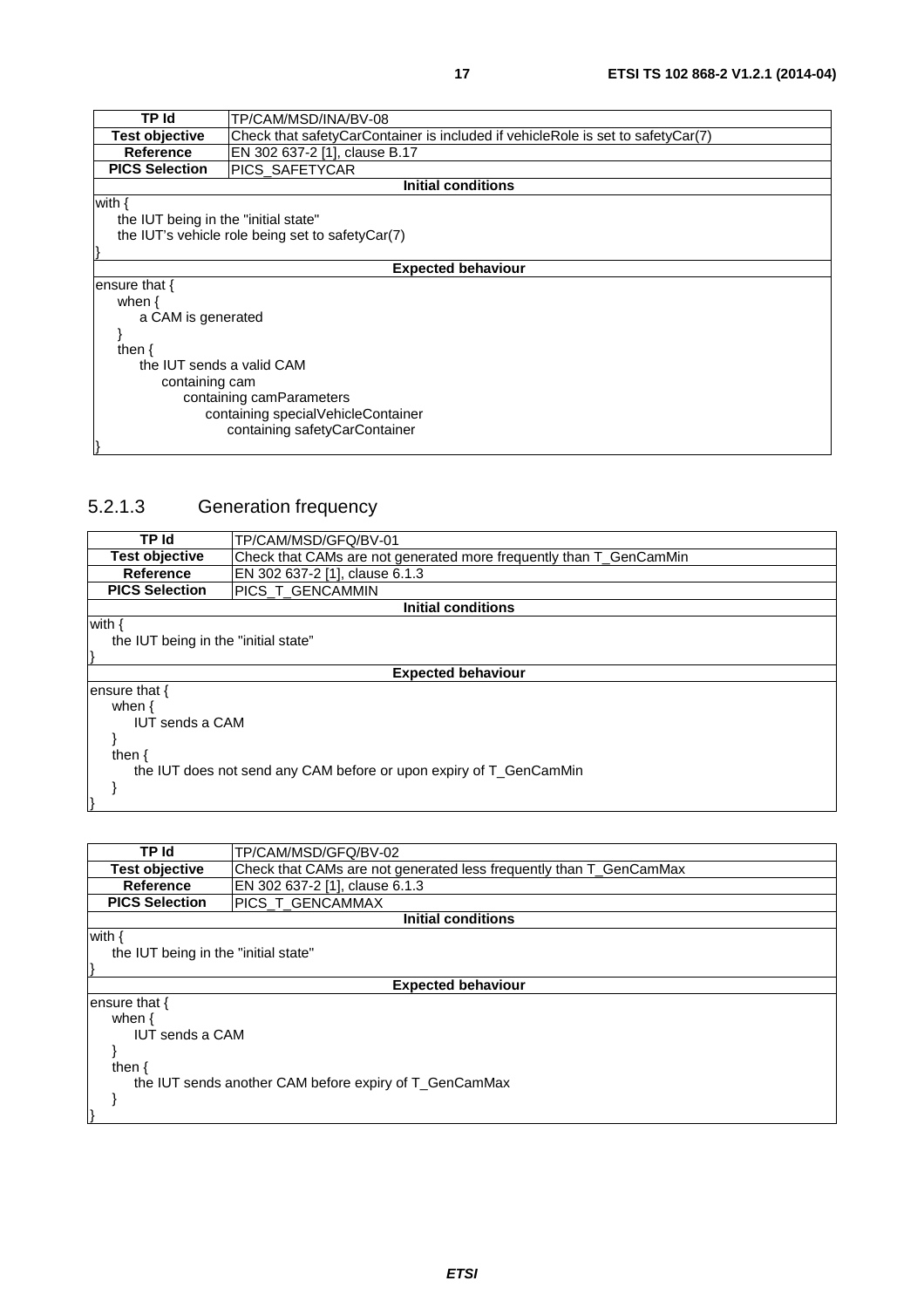| TP Id                                | TP/CAM/MSD/GFQ/BV-03                                                                      |  |  |
|--------------------------------------|-------------------------------------------------------------------------------------------|--|--|
| <b>Test objective</b>                | Check that TGenCam is set to T_GenCamMax after generating N_GenCam due to condition 2     |  |  |
| <b>Reference</b>                     | EN 302 637-2 [1], clause 6.1.3                                                            |  |  |
| <b>PICS Selection</b>                | <b>PICS T GENCAMMAX</b>                                                                   |  |  |
|                                      | Initial conditions                                                                        |  |  |
| with {                               |                                                                                           |  |  |
| the IUT being in the "initial state" |                                                                                           |  |  |
|                                      | the IUT having sent a CAM at time TIME_1                                                  |  |  |
|                                      | the IUT having sent an anticipated CAM due to condition 1 at time $(TIME_1 + INTERVAL_1)$ |  |  |
|                                      | the IUT having sent (N GenCam - 1) subsequent CAMs every INTERVAL 1                       |  |  |
|                                      |                                                                                           |  |  |
|                                      | <b>Expected behaviour</b>                                                                 |  |  |
| ensure that {                        |                                                                                           |  |  |
| when $\{$                            |                                                                                           |  |  |
| the IUT sends CAM                    |                                                                                           |  |  |
|                                      |                                                                                           |  |  |
| then $\{$                            |                                                                                           |  |  |
|                                      | the IUT sends another CAM after expiry of T_GenCamMax                                     |  |  |
|                                      |                                                                                           |  |  |
|                                      |                                                                                           |  |  |

}

**TP Id TP/CAM/MSD/GFQ/BV-04 Test objective** Check that CAM is generated immediately when the time elapsed since the last CAM generation is equal or greater than T\_GenCam\_Dcc and the absolute difference between current direction of the originating ITS-S (towards North) and direction included in previous CAM exceeds 4° **Reference** EN 302 637-2 [1], clause 6.1.3<br>**PICS Selection** PICS T GENCAMDCC PICS\_T\_GENCAMDCC **Initial conditions** with { the IUT being in the "initial state" the IUT having sent a CAM at time TIME\_1 containing cam containing camParameters containing highFrequencyContainer containing basicVehicleContainerHighFrequency containing heading set to HEADING\_1 the IUT not having sent any other CAM the IUT is alerted about new heading value HEADING\_2 and abs(HEADING\_2 – HEADING\_1) >  $4^{\circ}$ } **Expected behaviour** ensure that { when { T\_GenCam\_Dcc expires } then { the IUT sends a CAM immediately } }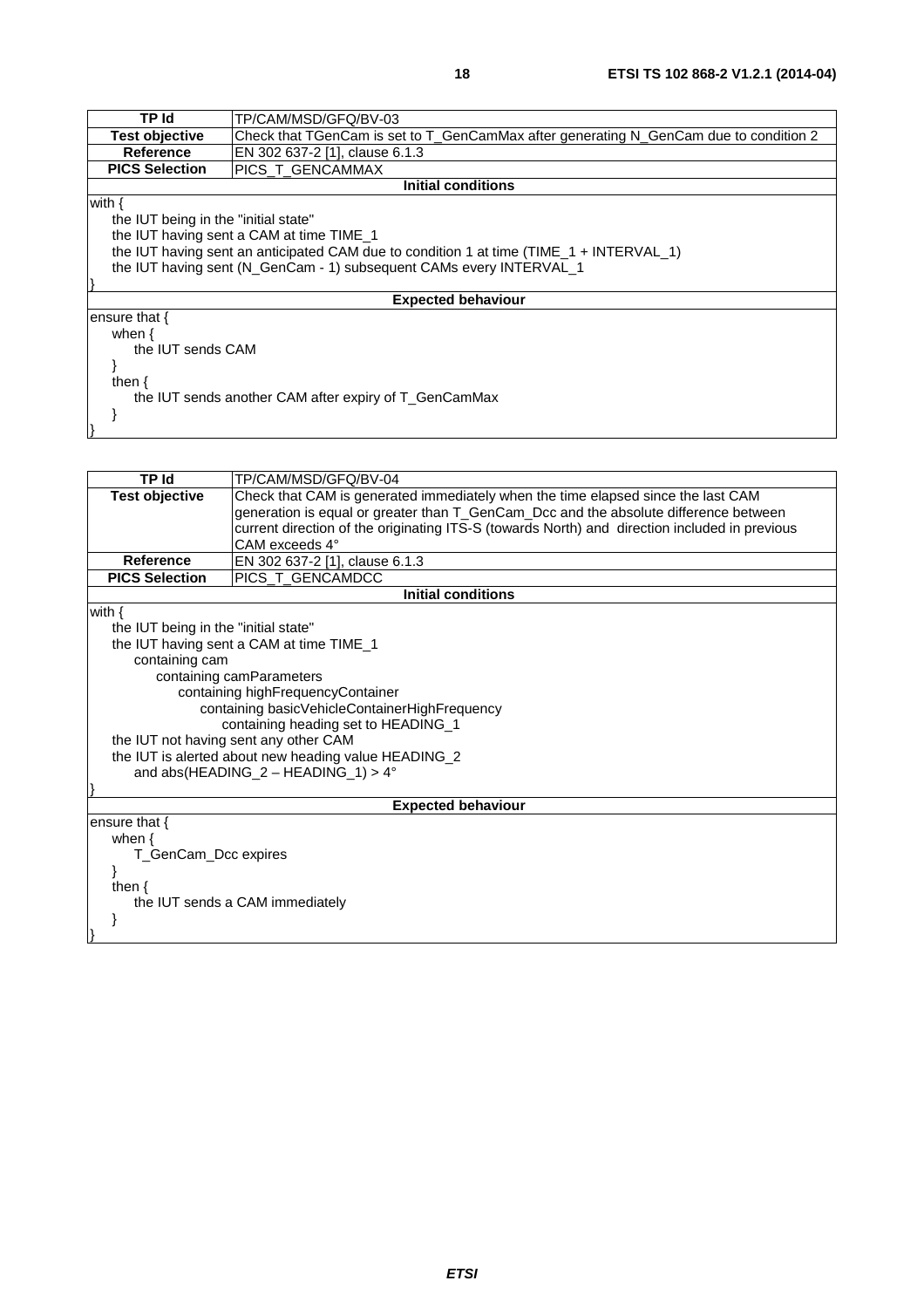| <b>TP Id</b>                             | TP/CAM/MSD/GFQ/BV-05                                                                   |  |  |  |  |
|------------------------------------------|----------------------------------------------------------------------------------------|--|--|--|--|
| <b>Test objective</b>                    | Check that CAM is generated immediately when the time elapsed since the last CAM       |  |  |  |  |
|                                          | generation is equal or greater than T_GenCam_Dcc and the current position and position |  |  |  |  |
|                                          | included in previous CAM exceeds 4 m                                                   |  |  |  |  |
| <b>Reference</b>                         | EN 302 637-2 [1], clause 6.1.3                                                         |  |  |  |  |
| <b>PICS Selection</b>                    | PICS_T_GENCAMDCC                                                                       |  |  |  |  |
|                                          | <b>Initial conditions</b>                                                              |  |  |  |  |
| with $\{$                                |                                                                                        |  |  |  |  |
| the IUT being in the "initial state"     |                                                                                        |  |  |  |  |
| the IUT having sent a CAM at time TIME_1 |                                                                                        |  |  |  |  |
| containing cam                           |                                                                                        |  |  |  |  |
|                                          | containing camParameters                                                               |  |  |  |  |
|                                          | containing basicContainer                                                              |  |  |  |  |
|                                          | containing reference Positionset to POSITION_1                                         |  |  |  |  |
|                                          | the IUT not having sent any other CAM                                                  |  |  |  |  |
|                                          | the IUT is alerted about new position value POSITION_2                                 |  |  |  |  |
|                                          | and distance(POSITION_2, POSITION_1) > 4 m                                             |  |  |  |  |
|                                          |                                                                                        |  |  |  |  |
| <b>Expected behaviour</b>                |                                                                                        |  |  |  |  |
| ensure that $\{$                         |                                                                                        |  |  |  |  |
| when $\{$                                |                                                                                        |  |  |  |  |
|                                          | T_GenCam_Dcc expires                                                                   |  |  |  |  |
|                                          |                                                                                        |  |  |  |  |
| then $\{$                                |                                                                                        |  |  |  |  |
|                                          | the IUT sends a CAM immediately                                                        |  |  |  |  |
|                                          |                                                                                        |  |  |  |  |
|                                          |                                                                                        |  |  |  |  |

| <b>TP Id</b>                             | TP/CAM/MSD/GFQ/BV-06                                                                 |  |  |  |  |
|------------------------------------------|--------------------------------------------------------------------------------------|--|--|--|--|
| <b>Test objective</b>                    | Check that CAM is generated immediately when the time elapsed since the last CAM     |  |  |  |  |
|                                          | generation is equal or greater than T_GenCam_Dcc and the absolute difference between |  |  |  |  |
|                                          | current speed and speed included in previous CAM exceeds 0,5 m/s                     |  |  |  |  |
| Reference                                | EN 302 637-2 [1], clause 6.1.3                                                       |  |  |  |  |
| <b>PICS Selection</b>                    | PICS_T_GENCAMDCC                                                                     |  |  |  |  |
|                                          | <b>Initial conditions</b>                                                            |  |  |  |  |
| with $\{$                                |                                                                                      |  |  |  |  |
| the IUT being in the "initial state"     |                                                                                      |  |  |  |  |
| the IUT having sent a CAM at time TIME_1 |                                                                                      |  |  |  |  |
| containing cam                           |                                                                                      |  |  |  |  |
|                                          | containing camParameters                                                             |  |  |  |  |
| containing highFrequencyContainer        |                                                                                      |  |  |  |  |
|                                          | containing basicVehicleContainerHighFrequency                                        |  |  |  |  |
|                                          | containing speed set to SPEED_1                                                      |  |  |  |  |
|                                          | the IUT not having sent any other CAM                                                |  |  |  |  |
|                                          | the IUT is alerted about new speed value SPEED_2                                     |  |  |  |  |
|                                          | and abs(SPEED_2 - SPEED_1) > 0,5 m/s                                                 |  |  |  |  |
|                                          |                                                                                      |  |  |  |  |
| <b>Expected behaviour</b>                |                                                                                      |  |  |  |  |
| ensure that $\{$                         |                                                                                      |  |  |  |  |
| when $\{$                                |                                                                                      |  |  |  |  |
| T_GenCam_Dcc expires                     |                                                                                      |  |  |  |  |
|                                          |                                                                                      |  |  |  |  |
| then $\{$                                |                                                                                      |  |  |  |  |
| the IUT sends a CAM immediately          |                                                                                      |  |  |  |  |
|                                          |                                                                                      |  |  |  |  |
|                                          |                                                                                      |  |  |  |  |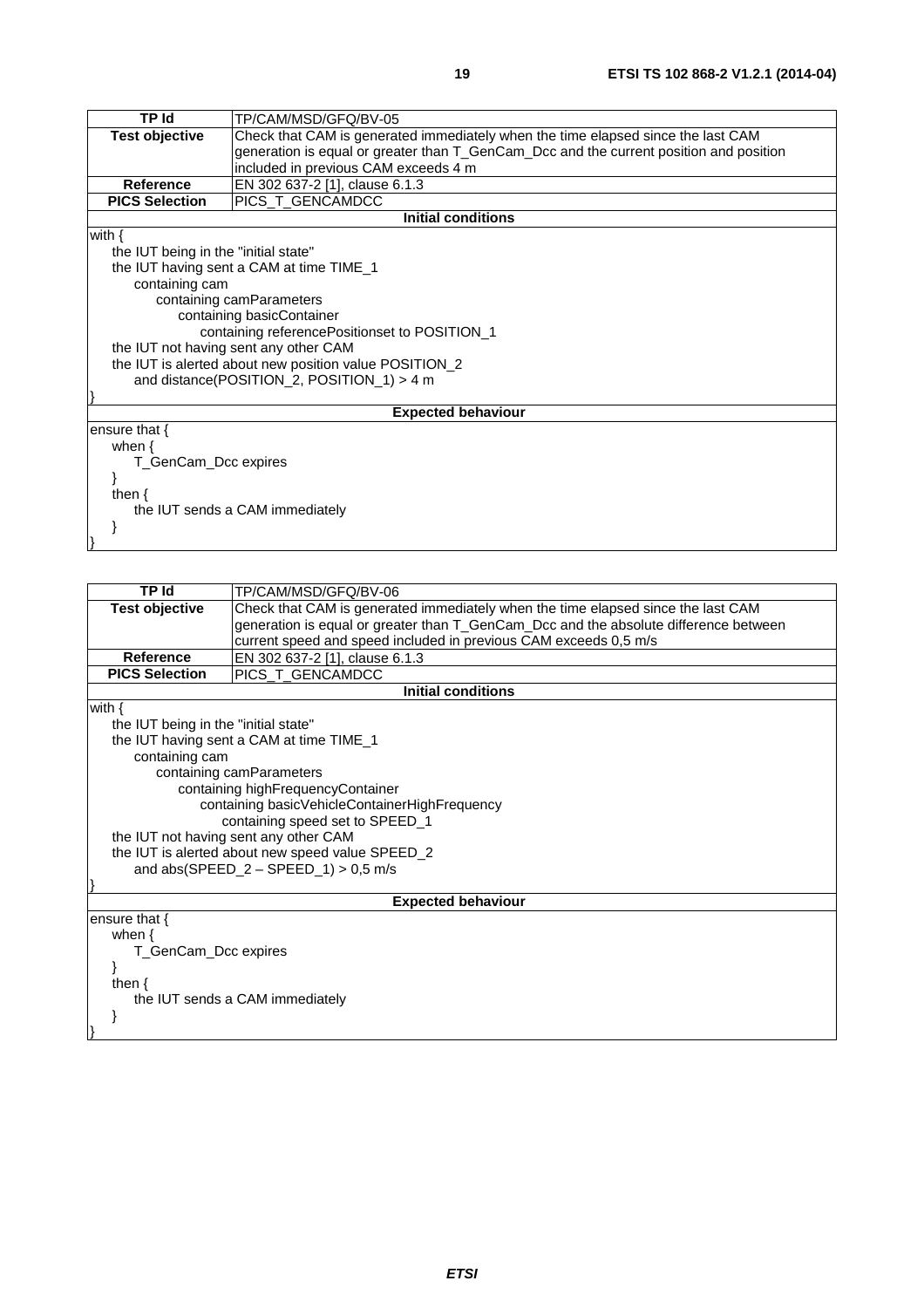| <b>TP Id</b>                         | TP/CAM/MSD/GFQ/BV-07                                                                |  |  |  |  |
|--------------------------------------|-------------------------------------------------------------------------------------|--|--|--|--|
| <b>Test objective</b>                | Check that CAM is generated immediately when the time elapsed since the last CAM    |  |  |  |  |
|                                      | generation is equal or greater than T_GenCam and equal or greater than T_GenCam_Dcc |  |  |  |  |
| <b>Reference</b>                     | EN 302 637-2 [1], clause 6.1.3                                                      |  |  |  |  |
| <b>PICS Selection</b>                | PICS_T_GENCAM AND PICS_T_GENCAMDCC                                                  |  |  |  |  |
| <b>Initial conditions</b>            |                                                                                     |  |  |  |  |
| with {                               |                                                                                     |  |  |  |  |
| the IUT being in the "initial state" |                                                                                     |  |  |  |  |
| the IUT having sent a CAM            |                                                                                     |  |  |  |  |
|                                      |                                                                                     |  |  |  |  |
| <b>Expected behaviour</b>            |                                                                                     |  |  |  |  |
| ensure that $\{$                     |                                                                                     |  |  |  |  |
| when $\{$                            |                                                                                     |  |  |  |  |
| T GenCam expires                     |                                                                                     |  |  |  |  |
| and T GenCam Dcc expires             |                                                                                     |  |  |  |  |
|                                      |                                                                                     |  |  |  |  |
| then $\{$                            |                                                                                     |  |  |  |  |
| the IUT sends another CAM            |                                                                                     |  |  |  |  |
|                                      |                                                                                     |  |  |  |  |
|                                      |                                                                                     |  |  |  |  |

### 5.2.2 Message processing

| TP Id                                                    | TP/CAM/MSP/BV-01                                                                       |  |  |  |
|----------------------------------------------------------|----------------------------------------------------------------------------------------|--|--|--|
| <b>Test objective</b>                                    | Check that content of received CAM is transmitted to applications and other facilities |  |  |  |
| Reference                                                | EN 302 637-2 [1], clause 4.2.2                                                         |  |  |  |
| <b>PICS Selection</b>                                    |                                                                                        |  |  |  |
| Initial conditions                                       |                                                                                        |  |  |  |
| with {                                                   |                                                                                        |  |  |  |
| the IUT being in the "initial state"                     |                                                                                        |  |  |  |
|                                                          |                                                                                        |  |  |  |
| <b>Expected behaviour</b>                                |                                                                                        |  |  |  |
| ensure that {                                            |                                                                                        |  |  |  |
| when $\{$                                                |                                                                                        |  |  |  |
| the IUT receives a valid CAM                             |                                                                                        |  |  |  |
|                                                          |                                                                                        |  |  |  |
| then $\{$                                                |                                                                                        |  |  |  |
| the IUT forwards the CAM content to upper layers         |                                                                                        |  |  |  |
| and the IUT forwards the CAM content to other facilities |                                                                                        |  |  |  |
|                                                          |                                                                                        |  |  |  |
|                                                          |                                                                                        |  |  |  |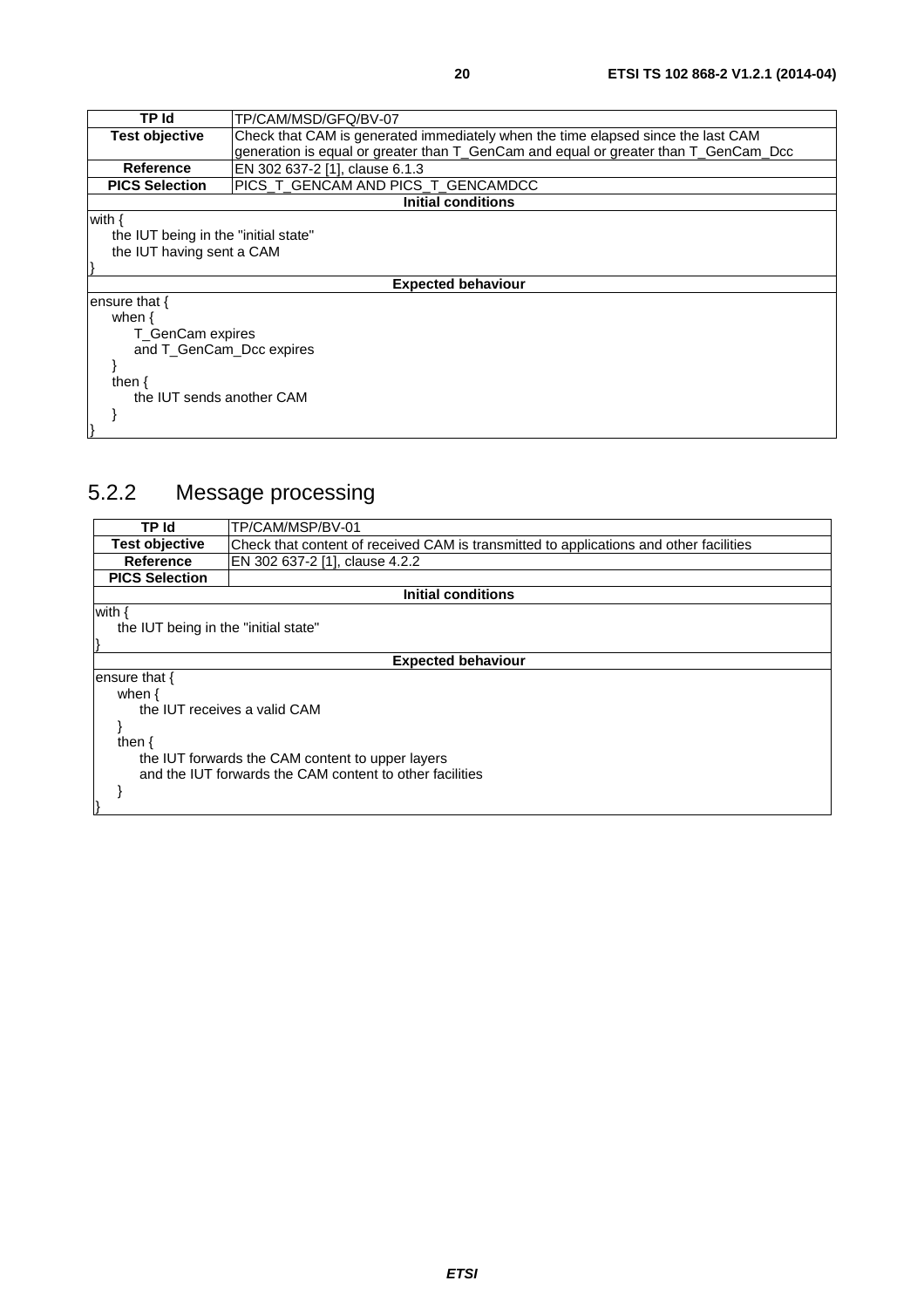- ETSI TS 102 637-1: "Intelligent Transport Systems (ITS); Vehicular Communications; Basic Set of Applications; Part 1: Functional Requirements".
- ETSI TS 102 637-4: "Intelligent Transport Systems (ITS); Vehicular Communications; Basic set of applications; Part 4: Operational Requirements".
- ETSI TS 102 894-2 (V1.1.1): "Intelligent Transport Systems (ITS); Users and applications requirements; Part2: Applications and facilities layer common data dictionary".